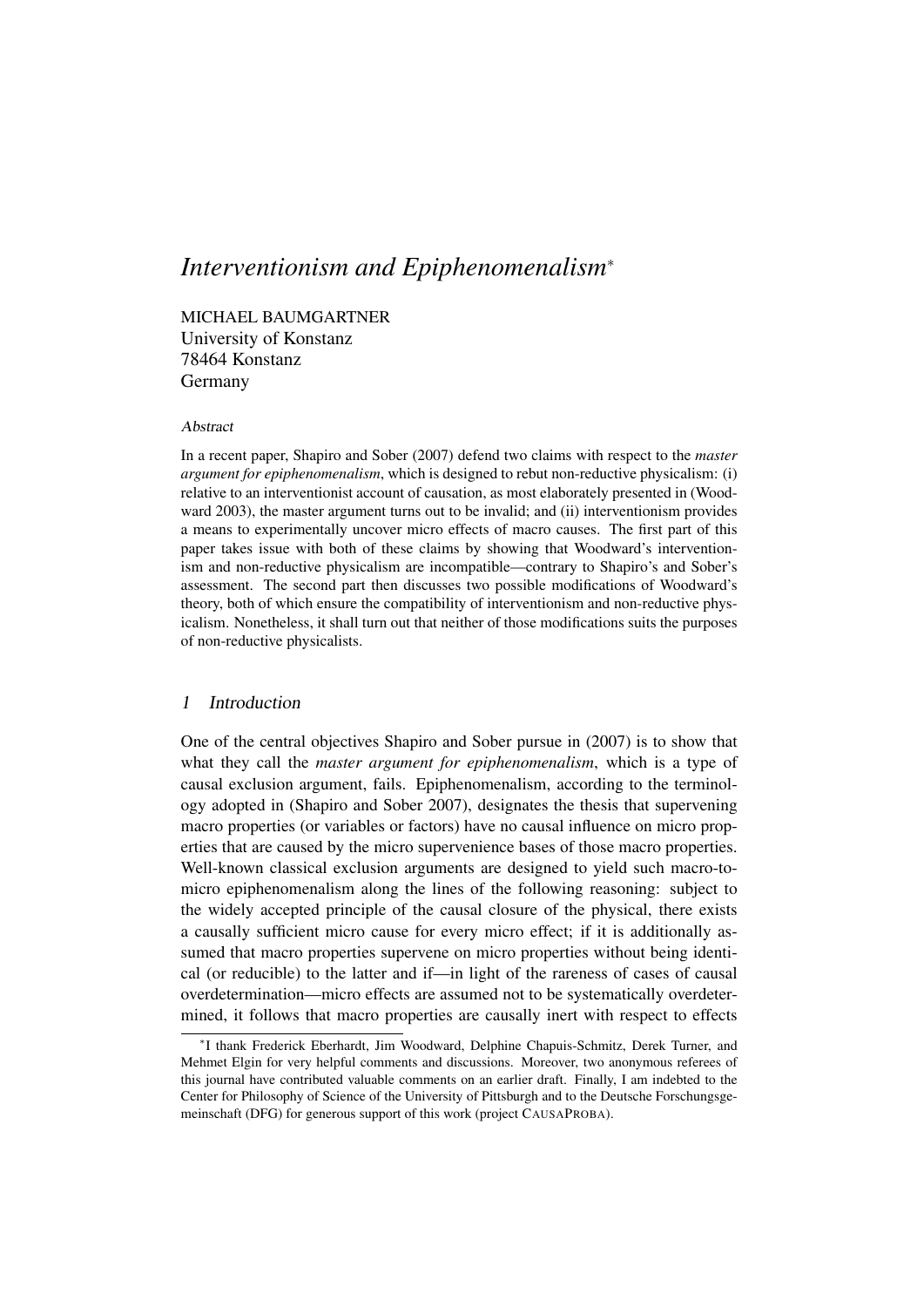of their micro supervenience bases.<sup>1</sup> This result directly contradicts one of the principal tenets of non-reductive physicalists who, in a nutshell, subscribe both to the causal closure of the physical and to the non-reductive supervenience of macro on micro properties, yet nonetheless insist on the possibility of downward causal dependencies as are e.g. involved in mental-to-physical or biological-to-physical causation.

Shapiro and Sober (2007) reject the traditional line of reasoning against nonreductive physicalism by claiming that an interventionist theory of causation, as most exhaustively developed in (Woodward 2003), which has gained wide acceptance and popularity in recent years does not rule out causal dependencies among supervening macro properties and effects of their supervenience bases. In consequence, they argue that if the master argument for epiphenomenalism is based on an interventionist notion of causation it is rendered invalid. Shapiro and Sober (2007) not only hold that (i) interventionism blocks the epiphenomenalist's master argument and, thus, immunizes non-reductive physicalism against exclusion arguments by paving the way for a causal interpretation of downward dependencies, they moreover maintain that (ii) the interventionist framework provides a methodology or tool to identify the micro effects of macro properties.<sup>2</sup>

In this paper, I intend to challenge both of the claims (i) and (ii). It shall be shown that spelling out causation in interventionist terms in no way blocks the master argument, but, rather, gives rise to a self-contained *interventionist* master argument for epiphenomenalism which, very broadly, involves the following three premises: (I) Woodward's interventionist theory of causation, (II) the assumption that macro properties supervene on micro properties without being identical to the latter, and (III) the assumption that the micro supervenience bases of macro properties are causally connected to the arguable micro effects of those macro properties. These premises—contrary to Shapiro's and Sober's assessment—shall be demonstrated to imply that macro properties are causally irrelevant to effects of their supervenience bases. In sum, thus, the first part of this paper aims to substantiate that, rather than supporting non-reductive physicalism, Woodward's interventionism is incompatible with non-reductive physicalism. The second part then discusses two conceivable modifications of Woodward's theory that both ensure the compatibility of interventionism and non-reductive physicalism. Nonetheless, neither of these modifications shall turn out to suit the purposes of non-reductive physicalists, for neither of them allows for establishing the actual existence of macro-to-micro causation nor for testing the downward causal powers of supervening properties.

Endorsing the epiphenomenalist conclusion of the master argument is, despite the latter's validity, not my aim here. I agree with Shapiro and Sober as regards the

<sup>&</sup>lt;sup>1</sup> For details cf. e.g. (Kim 1998) or (Kim 2005). While exclusion arguments were originally designed to demonstrate that mental properties do not have physical effects, they have meanwhile been generalized to show the nonexistence of any kind of macro-to-micro causation involving supervening macro properties and effects of their supervenience bases (cf. Bontly 2002).

<sup>2</sup> Related claims have very recently been advanced in (Shapiro forthcoming) and (Raatikainen forthcoming).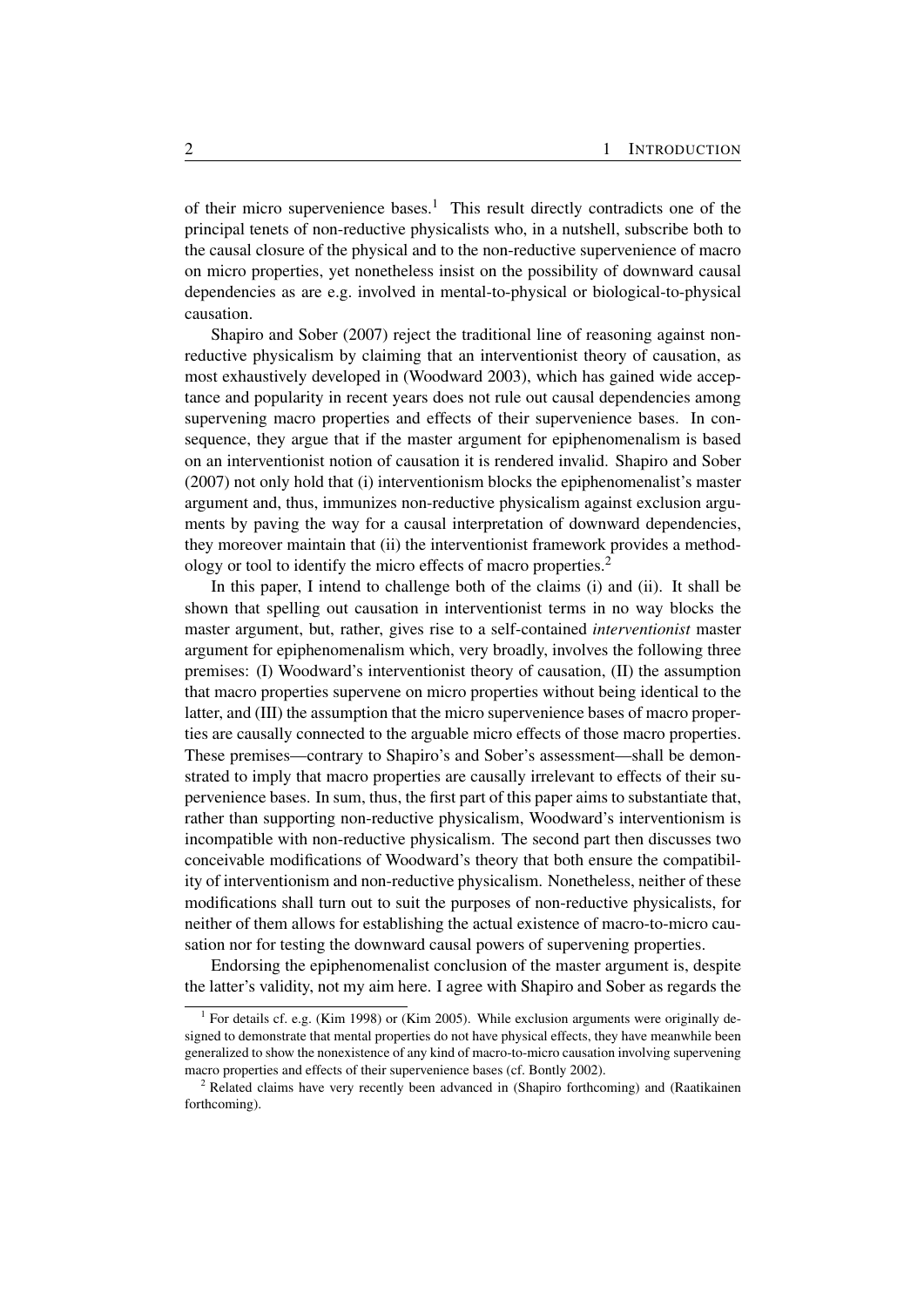falsity of the conclusion of the master argument. What is more, macro-to-micro causation cannot actually be ruled out as impossible on the mere basis of (I) to (III). Whether there exists macro-to-micro causation is a matter that is to be settled by scientific investigation and not by some a priori philosophical argument (cf. Shapiro and Sober 2007, 259). Accordingly, I take the validity of the master argument and the falsity of its conclusion to count against one of its premises. While I do not want to quarrel with the causal closure of the physical which implies the existence of a causally sufficient micro cause for every micro effect and, thus, entails premise (III), both (I) and (II) are candidates for rejection. On the one hand, it might be argued that a theory of causation that rules out causal dependencies among macro properties and effects of their supervenience bases on mere conceptual grounds, as does Woodward's (2003) variant of interventionism, is too restrictive and, thus, constitutes an inadequate account of causation. In consequence, one could settle for a modification of interventionism as proposed in the second half of this paper. On the other hand, the relationship between macro and micro properties might not be spelled out in terms of non-reductive supervenience, but rather in a way that allows for the reduction of the former to the latter.<sup>3</sup> Assessing the details and prospects of rejecting either premise (I) or premise (II), however, is beyond the scope of this paper. Rather I shall content myself with establishing that, first, the version of interventionism which is commonly thought to be most plausible excludes a causal influence of macro properties on effects of their supervenience bases and that, second, obvious modifications of interventionism are unsuited for the purposes of non-reductive physicalists. All in all, existing interventionist theories of causation whose popularity is constantly growing since the early 2000s in no way diminish the challenge that the exclusion argument or—to use Shapiro's and Sober's term—the master argument for epiphenomenalism creates for the position of non-reductive physicalists.

Section 2 briefly reviews the theoretical fundament of interventionism—as most clearly and prominently presented in (Woodward 2003)—and identifies three crucial implications of this theory. In section 3, I then present the interventionist master argument for epiphenomenalism and prove its validity. Finally, sections 4 and 5 discuss the two modifications of interventionism that suggest themselves and find them unsuitable for non-reductive physicalism.

## 2 Interventionism

As Woodward's interventionist theory of causation is of crucial importance to Shapiro's and Sober's (2007) argument, its core is concisely recapitulated in this section. Woodward's theory centers on two interdependent definitions. First, he defines the notions of a direct and of a contributing cause:

(M) A necessary and sufficient condition for X to be a (type-level) *direct cause* of Y with respect to a variable set  $V$  is that there be a possible intervention

<sup>3</sup> Cf. e.g. (Kim 1998) or (Kim 2005).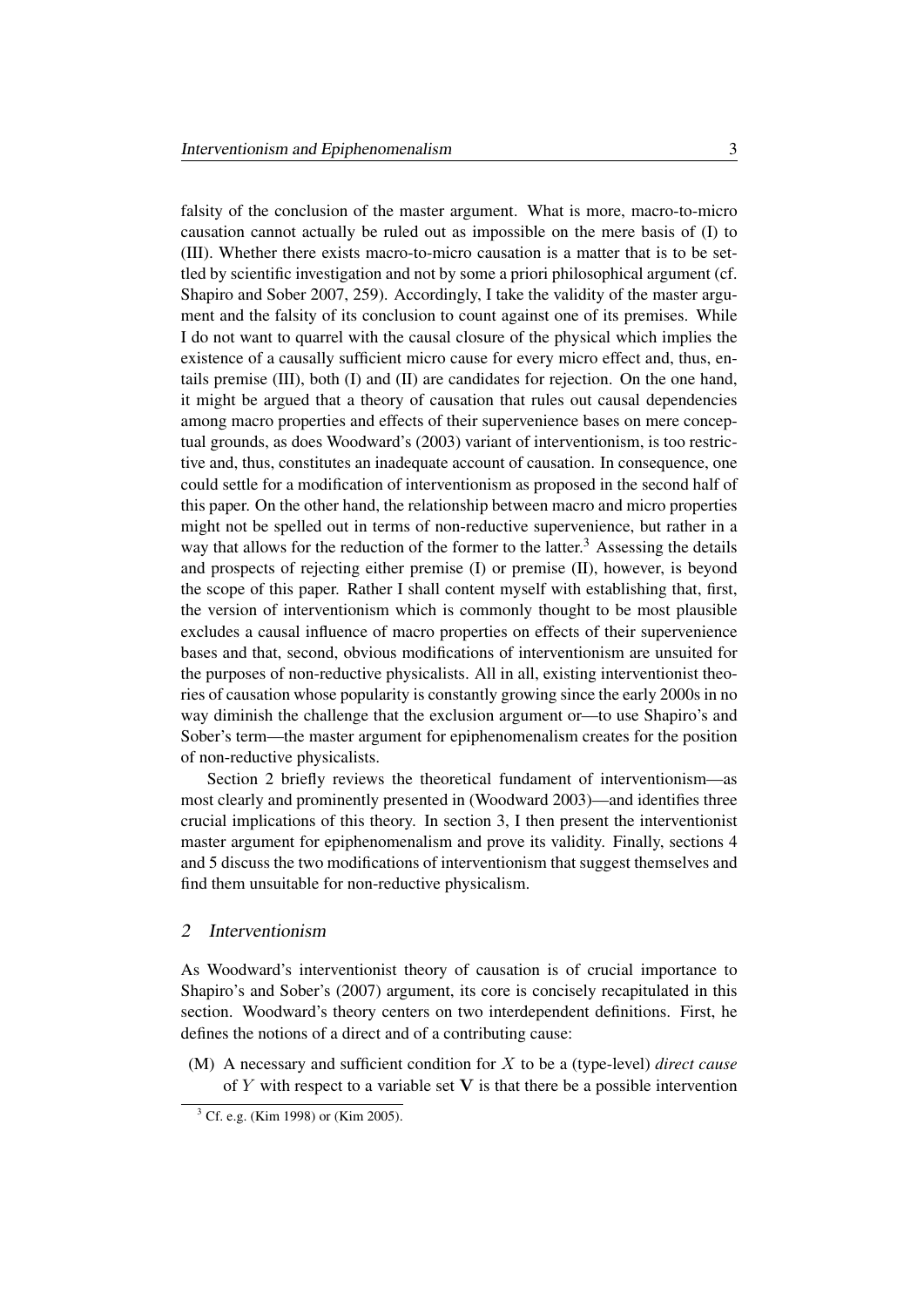on  $X$  that will change  $Y$  or the probability distribution of  $Y$  when one holds fixed at some value all other variables  $Z_i$  in V. A necessary and sufficient condition for X to be a (type-level) *contributing cause* of Y with respect to variable set V is that (i) there be a directed path from X to Y such that each link in this path is a direct causal relationship  $(...)$ ; and that (ii) there be some intervention on X that will change Y when all other variables in  $V$ that are not on this path are fixed at some value. (Woodward 2003, 59)

Against this background, a variable  $X$  is a cause of  $Y$  iff there exists at least one set V with respect to which X is either a direct or a contributing cause of  $Y$ .<sup>4</sup> Second, Woodward defines the notion of an intervention variable:

- (IV)  $I$  is an intervention variable for  $X$  with respect to  $Y$  iff
	- 1.  $I$  causes  $X$ ;
	- 2. I acts as a switch for all other variables that cause  $X$ . That is, certain values of  $I$  are such that when  $I$  attains those values,  $X$  ceases to depend on the values of other variables that cause  $X$  and instead depends only on the value taken by  $I$ ;
	- 3. Any directed path from  $I$  to  $Y$  goes through  $X$ . That is,  $I$  does not directly cause  $Y$  and is not a cause of any causes of  $Y$  that are distinct from  $X$  except, of course, for those causes of  $Y$ , if any, that are built into the  $I - X - Y$  connection itself; that is, except for (a) any causes of Y that are effects of X (i.e., variables that are causally between  $X$ and  $Y$ ) and (b) any causes of Y that are between I and X and have no effect on  $Y$  independently of  $X$ ;
	- 4. I is (statistically) independent of any variable  $Z$  that causes  $Y$  and that is on a directed path that does not go through  $X$ . (Woodward 2003, 98)

Finally, relative to the notion of an intervention variable an (actual) *intervention* can be straightforwardly understood in terms of an intervention variable  $I$  for  $X$ with respect to Y taking on some value  $z_i$  such that  $I = z_i$  causes X to take on some determinate value  $z_i$  (Woodward 2003, 98).

Before turning to the interventionist master argument for epiphenomenalism, several things need to be noted about a theory that centers on (M) and (IV). First, in several passages, Woodward (2003, 55, 60–61, 98) explicitly refers to (M) and (IV) as *definitions* of the corresponding notions. Since the notion of causation appears prominently in the definiens of (IV) and the notion of an intervention plays a crucial role in (M), causation and intervention are obviously interdefined by (M) and (IV). That, however, is not considered to be problematic by Woodward. He argues that the particular conceptual interdependence of causation and intervention induced by (M) and (IV) is neither vacuous nor viciously circular (Woodward 2003, 104–105). Even though not all authors agree that interdefining causation and intervention is

 $4$  Removing the relativization of causation to a particular variable set V along these lines is not itself contained in (Woodward 2003) but suggested in (Woodward 2008b, 207–211).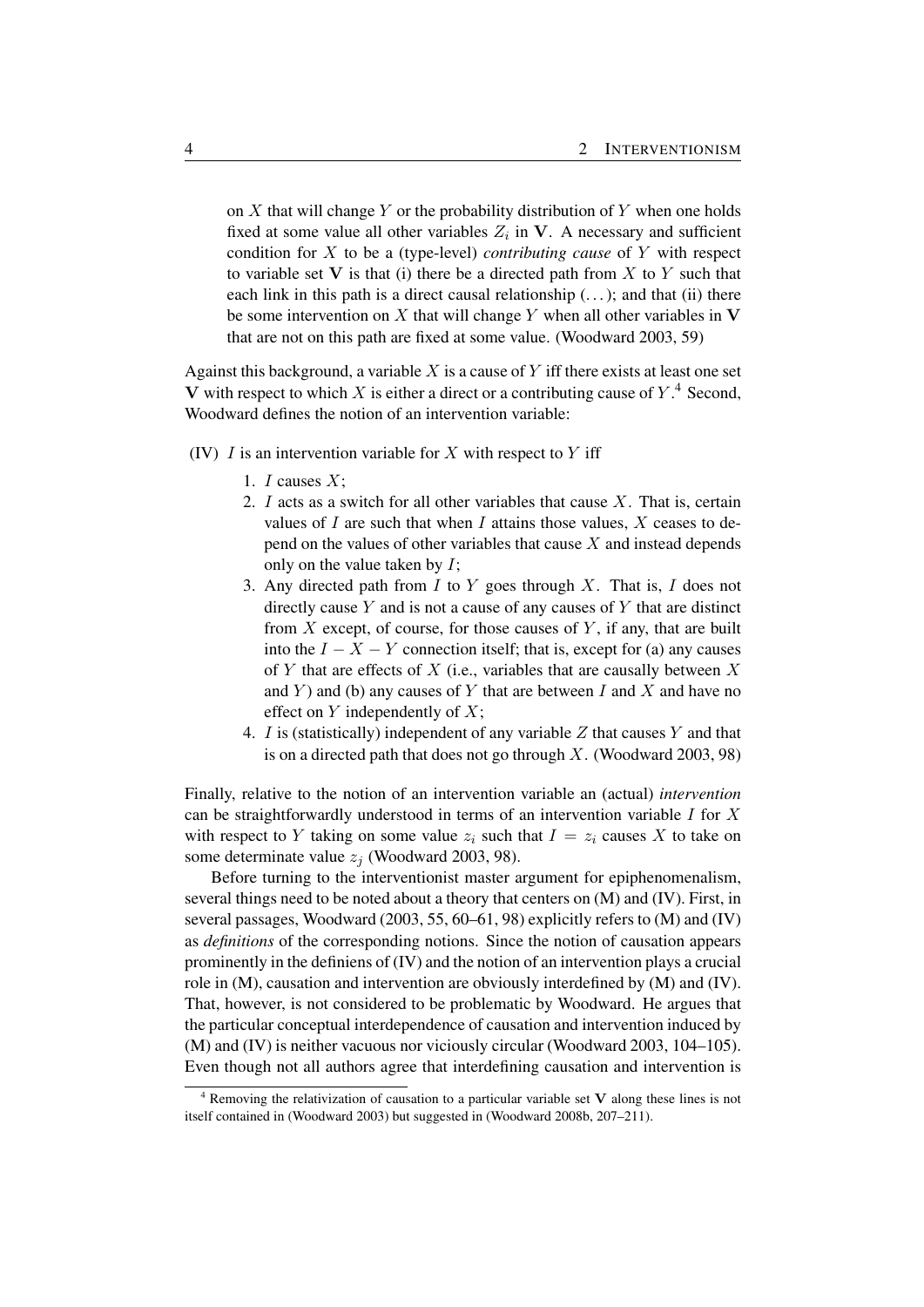as unproblematic as Woodward would like to have it (e.g. Strevens 2007, 2008 or Baumgartner 2009a), it is clear that Woodward neither aims nor claims to provide a reductive analysis of causation. His goal is simply to elucidate the conceptual interdependence of two highly causally loaded notions, and the resulting theory is far from being uninformative. On the contrary, this paper is going to show that it has some fairly strong implications.

Second, note that what counts as a causal dependency, according to (M), hinges on a pertaining variable set  $V$ . This relativization of causation to  $V$  has given rise to some controversies in the literature, for instance on the question whether a thus relativized notion of causation is monotonic and, hence, adequately captures our pre-theoretic understanding of causation which certainly presumes monotonicity (cf. Strevens 2007, 2008, Woodward 2008b). For simplicity, these issues shall be sidestepped here. Whoever has reservations against such a relativization can, for the purposes of this paper, just consider (M) as supplying a technical term of art that reflects how causation is understood within the interventionist framework. Third, a theory based on (M) and (IV) differs from traditional reductive interventionist accounts—as e.g. advanced in (Menzies and Price 1993)—in not involving the notion of human action. (IV) identifies intervention variables solely based on their causal (and statistical) relations to the other variables in a given structure. Fourth, it is a variant of a counterfactual analysis of causation because the notion of a *possible* intervention contained in (M), according to Woodward (2003, 70-71), is to be understood in terms of counterfactual conditionals of type "if some intervention were to occur on X with respect to Y, Y (or the probability of Y) would change".<sup>5</sup> Woodward's theory, thus, establishes a tight conceptual connection between manipulability (or counterfactual manipulations), difference-making in context, and causality, which Woodward (2003, 61) sums up in the following slogan: No causal difference without a difference in manipulability relations, and no difference in manipulability relations without a causal difference.

Finally and most importantly, Woodward's interventionism provides three necessary conditions for causation that are of crucial importance for our subsequent discussion of the epiphenomenalist's master argument and that, accordingly, must be clearly understood before we can move on to apply (M) and (IV) to cases of macro-to-micro causation.<sup>6</sup> The core of  $(M)$  is constituted by an analysis of the notion of a direct cause. What a contributing cause amounts to is then spelled out by drawing on direct causation, to the effect that two variables are determined to be causally connected iff they are related in terms of either direct or contributing causation. Overall, the analysans of causation supplied by  $(M)$  stipulates that if X is a (type level) cause of  $Y$ , then, on the one hand, there exists a possible intervention

<sup>5</sup> Cf. also (Woodward 2008a).

 $6$  As I show in (Baumgartner 2009b), definition (M) can be given three significantly different readings, only one of which actually yields all of the necessary conditions discussed in this section. Nonetheless, (Baumgartner 2009b) also exhibits that this strongest of all possible readings of (M) is the by far most plausible one, i.e. the one that most adequately expresses the basic intuitions behind interventionism.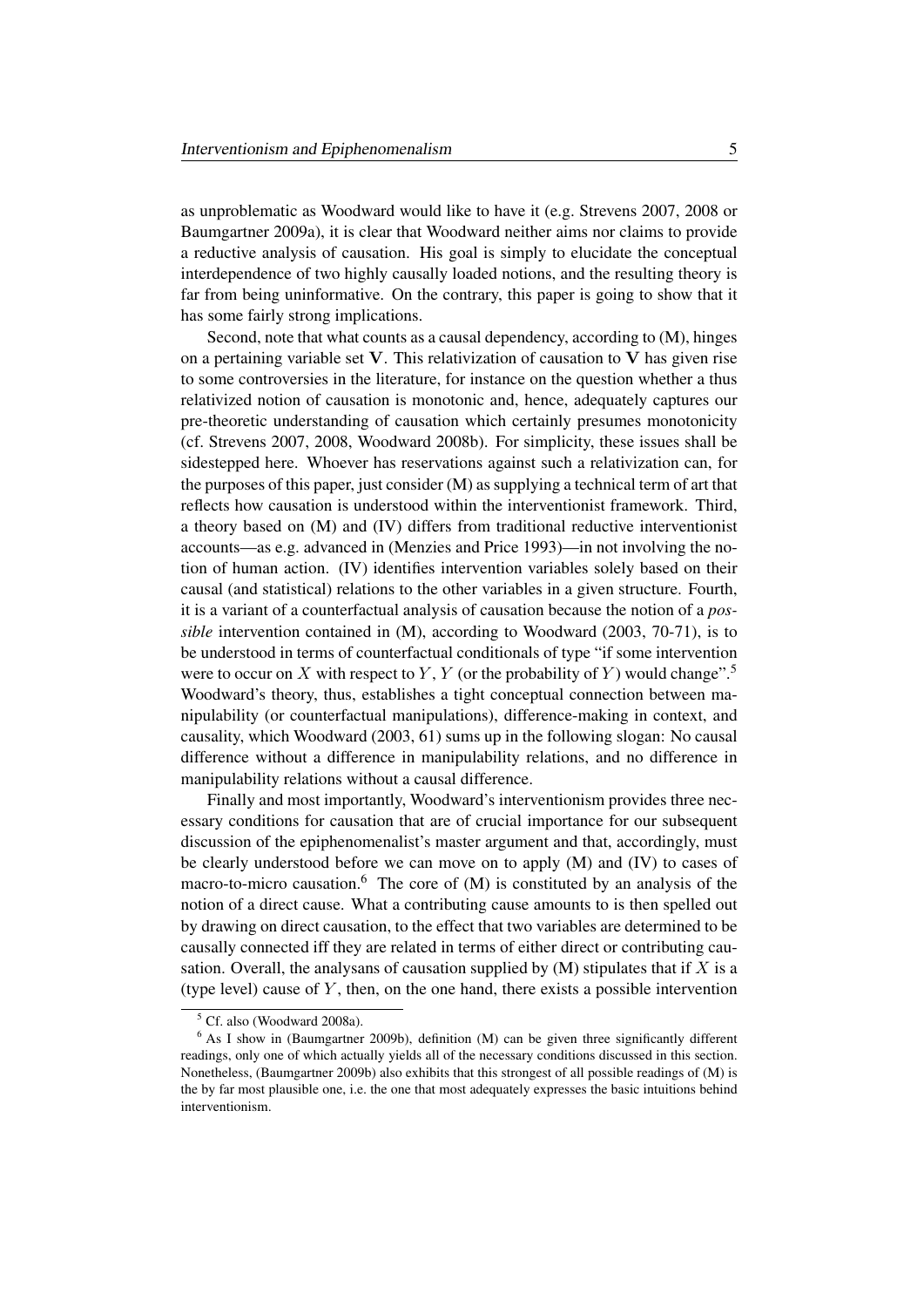$I = z_i$  on X with respect to Y and, on the other, while this possible intervention is performed on  $X$  all the variables in  $V$  that are not located on a causal path from X to Y are fixed at some value, i.e. these other variables in  $V$  *can* be fixed while  $I = z_i$  is performed. If Y changes its value or probability distribution in a possible (or counterfactual) scenario that satisfies these two conditions,  $(M)$  yields that X is a cause of Y . That is, (M) identifies *manipulability* of X and *fixability* of the variables in  $V$  that are not located on a path from  $X$  to  $Y$  as two necessary conditions for  $X$  to cause  $Y$ . For easy reference later on, let us label these conditions:

- (MAN) There exists a possible intervention  $I = z_i$  on X with respect to Y.
	- (FIX) The variables in V that are not located on a causal path from  $X$  to  $Y$  can be held fixed while  $I = z_i$  is performed on X.

Moreover, (IV)—more precisely, the conjunction of (IV.1) and (IV.4) stipulates that an intervention variable on  $X$  with respect to  $Y$  must cause changes in the values (or the probability distribution) of  $Y$  and must be (statistically) independent of all causes of Y that are not located on a path that goes through  $X$ . If there does not possibly exist a variable I that meets this *independence requirement*, there does not exist a possible intervention on  $X$  with respect to  $Y$  which implies that (MAN) cannot be satisfied which, again, implies that  $X$  does not cause  $Y$ . Therefore, in view of the fact that (MAN) is necessary for causation, according to Woodward's interventionism, so is (IND):

(IND) There possibly exists a variable  $I$  that causes changes in the values (or the probability distribution) of  $Y$  and is (statistically) independent of any variable  $Z$  that causes  $Y$  and that is not located on a causal path from  $X$  to  $Y$ .

Woodward's theory determines that if either (IND), (MAN), or (FIX) cannot be satisfied by two variables  $X$  and  $Y$  relative to a variable set  $V$ , then  $X$  and  $Y$ are not causally connected relative to V. While (IND) and (FIX) are logically independent, (IND) and (MAN) are not.<sup>7</sup> For all variables X, Y and all sets V it holds that if (IND) cannot be satisfied, then (MAN) cannot be satisfied, then, trivially, the conjunction of  $(MAN)$  and  $(FIX)$  cannot be satisfied, then  $X$  does not cause Y with respect to  $V$ :<sup>8</sup>

for all X, Y, V :  
\n
$$
\neg (IND) \rightarrow \neg ((MAN) \land (FIX)) \rightarrow \neg (X \text{ causes } Y \text{ with respect to } V)
$$
\n<sup>( $\Phi$ )</sup>

 $<sup>7</sup>$  Prima facie, it might be thought that there also exists some form of logical dependence between</sup> (FIX) and (IND): if not all variables in V that are not located on a causal path from X to Y can be held fixed while  $I = z_i$  is performed on X, then it might appear to follow that I is not independent of all other causes of Y apart from X, i.e.  $\neg$ (FIX) $\rightarrow \neg$ (IND). However, as (FIX) is relativized to the set  $V$ , while (IND) is not, that logical dependence in fact does not hold. If  $V$  is chosen thus that it contains no other causes of Y apart from  $X$ , violations of (FIX) have no implications for the satisfiability of (IND).

<sup>8</sup> Note that (MAN), (FIX), and (IND) are modal statements. For simplicity, this modality is not explicitly formally expressed in schema (Φ).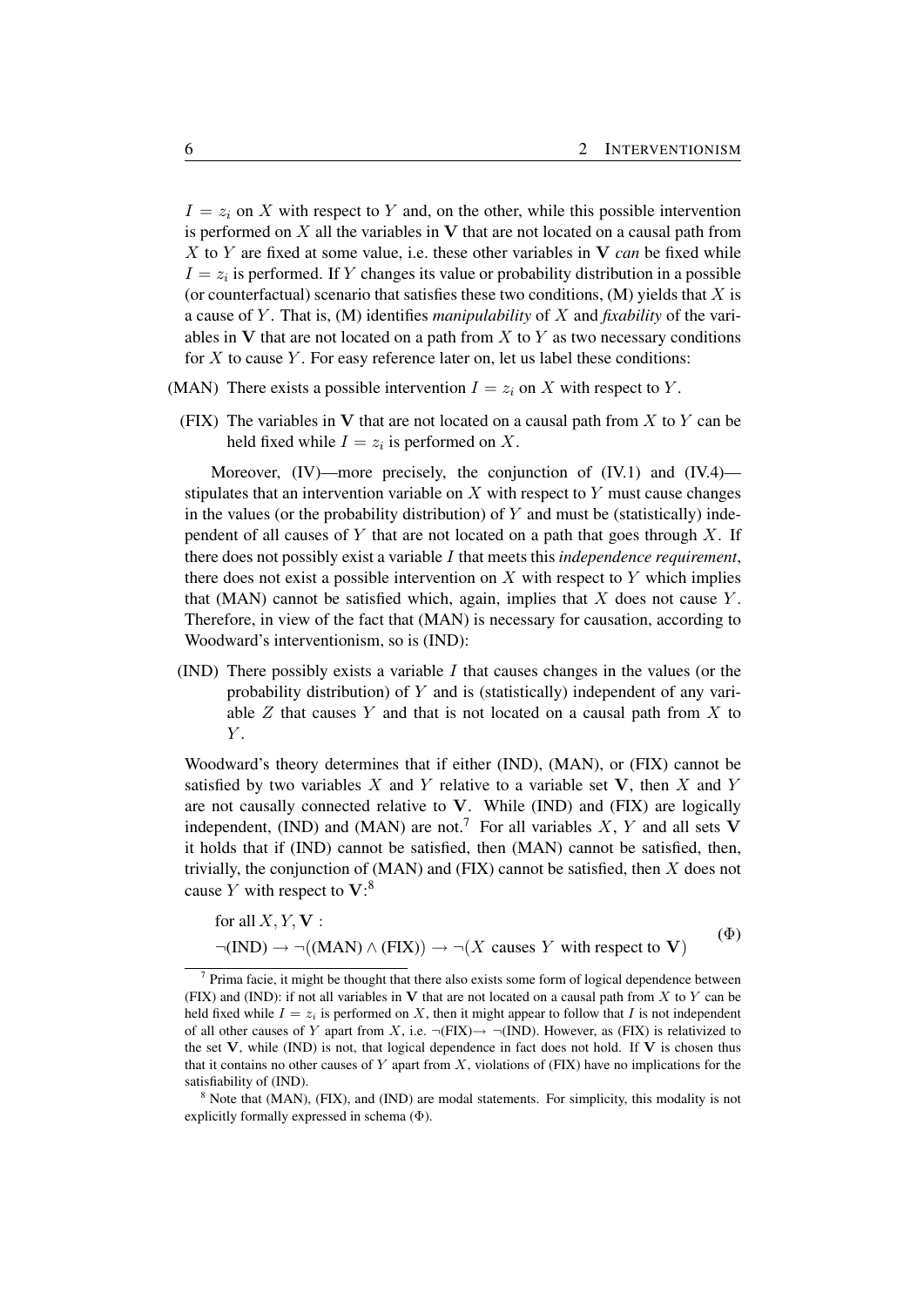Let us now look at the consequences a theory of causation that subscribes to  $(\Phi)$ has for macro-to-micro causation.

# 3 The Master Argument

Shapiro and Sober (2007) do not present what they call the *master argument for epiphenomenalism* in schematic form. Rather, they introduce the argument in the following very informal passage:

How could believing or wanting or feeling cause behavior? Given that any instance of a mental property  $X$  has a physical microsupervenience base  $MSB(X)$ , it would appear that X has no causal powers in *addition* to those that  $MSB(X)$  already possesses. The absence of these additional causal powers is then taken to show that the mental property  $X$  is causally inert. We call this the master argument for epiphenomenalism  $(\dots)$ . (Shapiro and Sober 2007, 241)

In virtue of this informal presentation, the master argument only seems to have two premises: first, a mental or, more generally, macro property  $X$  has a physical microsupervenience base  $MSB(X)$  and, second,  $MSB(X)$  has causal powers on a behavioral or, more generally, micro effect  $Y$ . These premises are then said to apparently imply that  $X$  is causally inert. Put in this truncated way, the argument is obviously invalid, for those two premises are perfectly compatible with  $X$  having causal powers on Y in addition to those of  $MSB(X)$ . What is required to get the epiphenomenalist conclusion is a further premise which, in one way or another, excludes the overdetermination of  $Y$ . Hence, I read the passage quoted above as an abbreviation of the argument Shapiro and Sober really have in mind, which is a sort of exclusion argument, whose premises are somewhat dispersed through their paper. This section, thus, assembles the premises and conclusion of the interventionist master argument as transparently as possible and presents my reconstruction of the argument.

As a first premise, Shapiro and Sober (2007, 237) presuppose Woodward's interventionist notion of causation as expressed in (M). As a second premise, they then  $(241)$  assume a macro property X to supervene on a physical micro supervenience base  $MSB(X)$ , without being identical to  $MSB(X)$  (247–249), which, as third premise, is throughout the paper (especially 237–239) presumed to be a cause of a physical effect  $Y$ . According to Shapiro and Sober (2007, 241), these three premises are commonly *falsely* taken to imply that X does not cause (or is causally irrelevant to)  $Y$ . They argue that the premises of the master argument do not in fact imply the downward causal inertness of X.

In order to spell out the three premises, the intermediate inferential steps, and the conclusion of the master argument in more detail and to assess its validity, let us draw on the classical case of downward mental causation as illustrated in figure 1. Suppose, thus, we are looking at the variable set  $V = \{M_1, M_2, P_1, P_2\}$ , where  $M_1$  and  $M_2$  represent two types of mental phenomena and  $P_1$  and  $P_2$  represent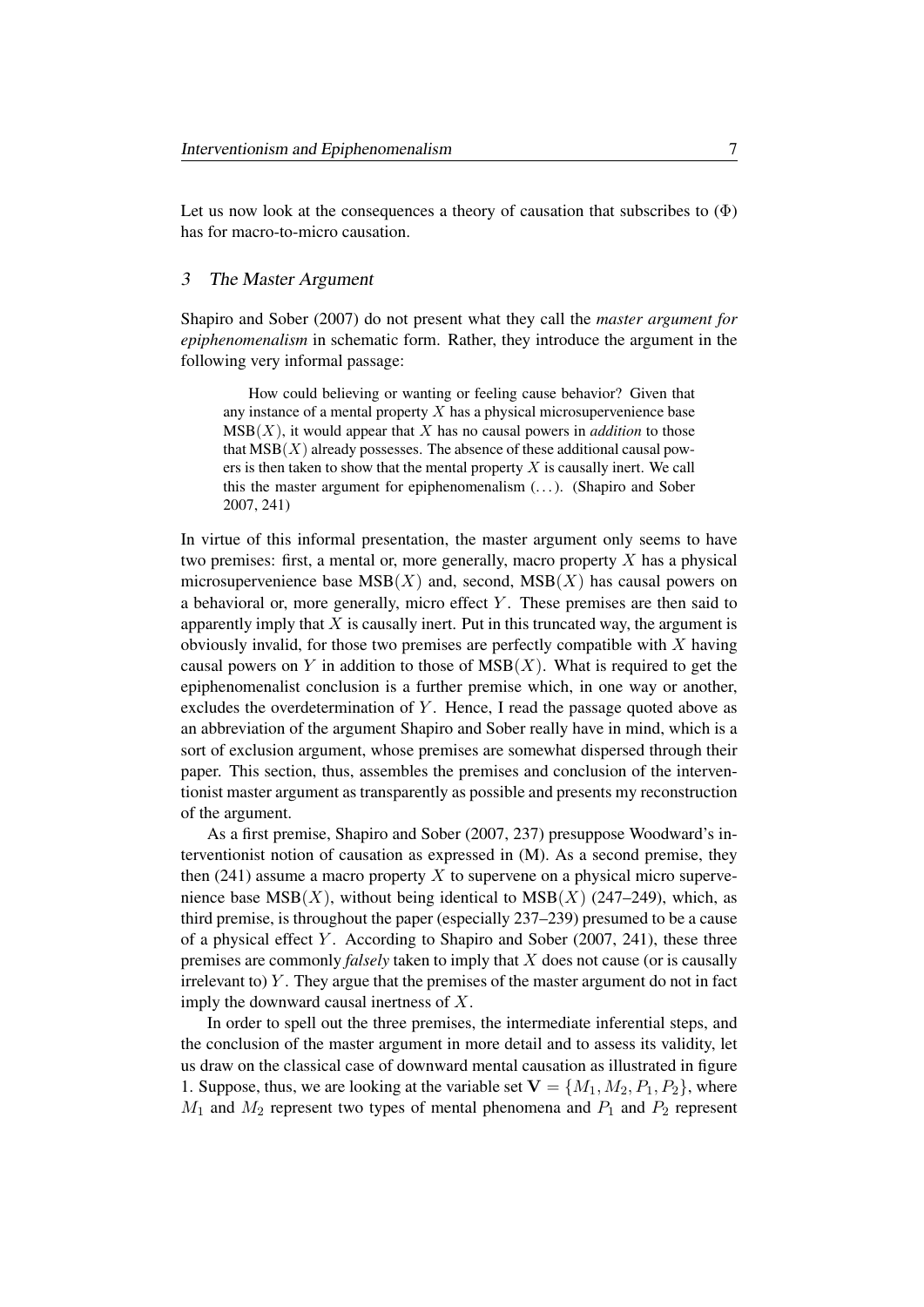

Fig. 1: The classical question of macro-to-micro causation: if the mental phenomenon  $M_1$ supervenes on the physical phenomenon  $P_1$  (symbolized by " $\Longrightarrow$ "), which, in turn, is a cause of the physical phenomenon  $P_2$  (symbolized by " $\rightarrow$ "), in what sense—if at all—can  $M_1$  then be said to be a cause of  $P_2$ ?

the two types of physical phenomena that realize particular values of  $M_1$  and  $M_2$ , respectively.  $M_1$  and  $M_2$  are taken to supervene on  $P_1$  and  $P_2$ . That is, the sets of possible values of  $P_1$  and  $P_2$  constitute the physical supervenience bases of  $M_1$  and  $M_2$ , i.e.  $MSB(M_1) = \{P_1 = y_1, P_1 = y_2, \ldots, P_1 = y_n\}$  and  $MSB(M_2) = \{P_2 =$  $z_1, P_2 = z_2, \ldots, P_2 = z_m$ . It furthermore holds that  $M_1 \neq P_1$  and  $M_2 \neq P_2$ . Finally,  $P_1$  shall be assumed to be a cause of  $P_2$ . Relative to this context, the question as to the possibility of macro-to-micro causation amounts to the question whether  $M_1$  can be said to cause  $P_2$ . Is it in fact the case—as claim Shapiro and Sober—that interventionism provides a positive answer to that question?

As we have seen in the previous section, spelling out " $M_1$  is a cause of  $P_2$ with respect to the variable set  $V = \{M_1, M_2, P_1, P_2\}$ " in interventionist terms amounts to this:

(1)  $M_1$  is a cause of  $P_2$  with respect to the variable set  $\mathbf{V} = \{M_1, M_2, P_1, P_2\}$ iff there possibly exists an (IV)-defined intervention  $I_1 = z_1$  on  $M_1$  with respect to  $P_2$  such that all other variables in V that are not located on a causal path from  $M_1$  to  $P_2$  are held fixed and the value or the probability distribution of P<sup>2</sup> changes. [*assumption*]

Section 2 has also shown that  $(1)$  implies, among other things, that if it is impossible that there exists a variable  $I_1$  that causes changes in  $M_1$  while being statistically independent of all causes of  $P_2$  that are not located on a path from  $M_1$  to  $P_2$ ,  $M_1$ cannot be manipulated with respect to  $P_2$ . This, in turn, entails that  $M_1$  does not cause  $P_2$ . Or contrapositively put, if  $M_1$  is a cause of  $P_2$  in the sense given by (M) and (IV), it follows that there possibly exists a variable  $I_1$  that satisfies (IND) with respect to  $M_1$  and  $P_2$ . Assumption (1), thus, implies the following conditional:

(2) If  $M_1$  is a cause of  $P_2$  with respect to the variable set  $V =$  $\{M_1, M_2, P_1, P_2\}$ , then there possibly exists a variable  $I_1$  that causes changes in the values (or the probability distribution) of  $M_1$  and is statistically independent of any variable  $Z$  that causes  $P_2$  and that is not located on a causal path from  $M_1$  to  $P_2$ . [*from* (1)]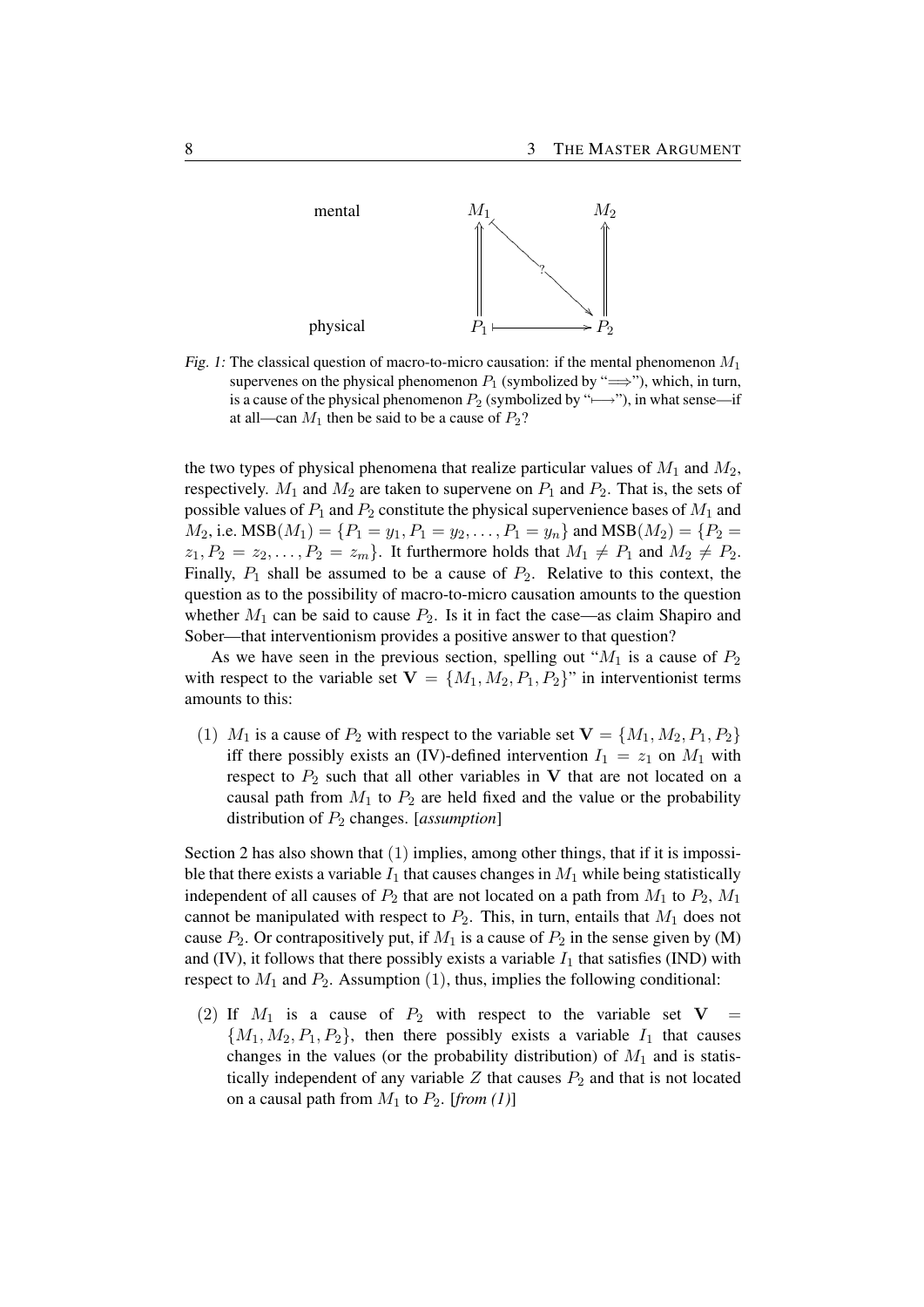Next, we follow Shapiro and Sober in assuming that macro properties nonreductively supervene on micro properties and that all micro effects are causally determined by corresponding micro causes. Applied to our exemplary case, these assumptions amount to:

- (3)  $M_1$  supervenes on  $MSB(M_1) = \{P_1 = y_1, P_1 = y_2, \ldots, P_1 = y_n\}$  without being identical to P1. [*assumption*]
- (4)  $P_1$  is a cause of  $P_2$ . [*assumption*]

The exact meaning and implications of (3), of course, hinge on the notion of supervenience presupposed. As is well known, supervenience has been cashed out in a number of very different ways in the literature.<sup>9</sup> However, there are at least two features shared by all of these notions: first, supervenience is a non-causal relation and, second, every change in the supervening property or variable is necessarily accompanied by a change in the supervenience base. Thus, whatever version of supervenience is taken to be presupposed by  $(3)$ , the latter implies that  $M_1$  and  $P_1$  differ, that  $M_1$  and  $P_1$  are not causally related, and that changes in  $M_1$  are necessarily accompanied by changes in  $P_1$ . Or more specifically:

- (5)  $M_1 \neq P_1 \land \neg(M_1 \text{ causes } P_1) \land \neg(P_1 \text{ causes } M_1)$  [*from (3)*]
- (6) Every change in the values of  $M_1$  is necessarily accompanied by a change in the values of  $P_1$ . [*from* (3)]

Now, if  $P_1$  is a cause of  $P_2$ , as stated in (4), and if the relationship between the two different variables  $P_1$  and  $M_1$  is not of causal nature, as advanced in (5), we get:

(7)  $P_1$  is on a causal path to  $P_2$  that does not include  $M_1$ . [*from* (4),(5)]

In other words,  $P_1$  is one of those causes of  $P_2$  of which possible intervention variables on  $M_1$  with respect to  $P_2$  must be independent according to (IND). That is, from the conjunction of  $(2)$  and  $(7)$  it follows that:

(8) If  $M_1$  is a cause of  $P_2$  with respect to the variable set  $V =$  $\{M_1, M_2, P_1, P_2\}$ , then there possibly exists a variable  $I_1$  that causes changes in M<sup>1</sup> while being statistically independent of changes in P1. [*from (2),(7)*]

The consequent of  $(8)$ , however, is determined to be unsatisfiable by  $(6)$ , which rules that the values of every variable that induces changes in  $M_1$  will necessarily be correlated with changes in the values of  $P_1$ . That means there cannot possibly exist an intervention variable for  $M_1$  with respect to  $P_2$ . A straightforward application of modus tollens to (8) then leads to:

(9)  $\neg(M_1$  is a cause of  $P_2$  with respect to the variable set  $V =$  ${M_1, M_2, P_1, P_2}$ ) [*from* (6),(8)]

 $9^9$  Cf. e.g. (McLaughlin 1995) or (Bennett 2004).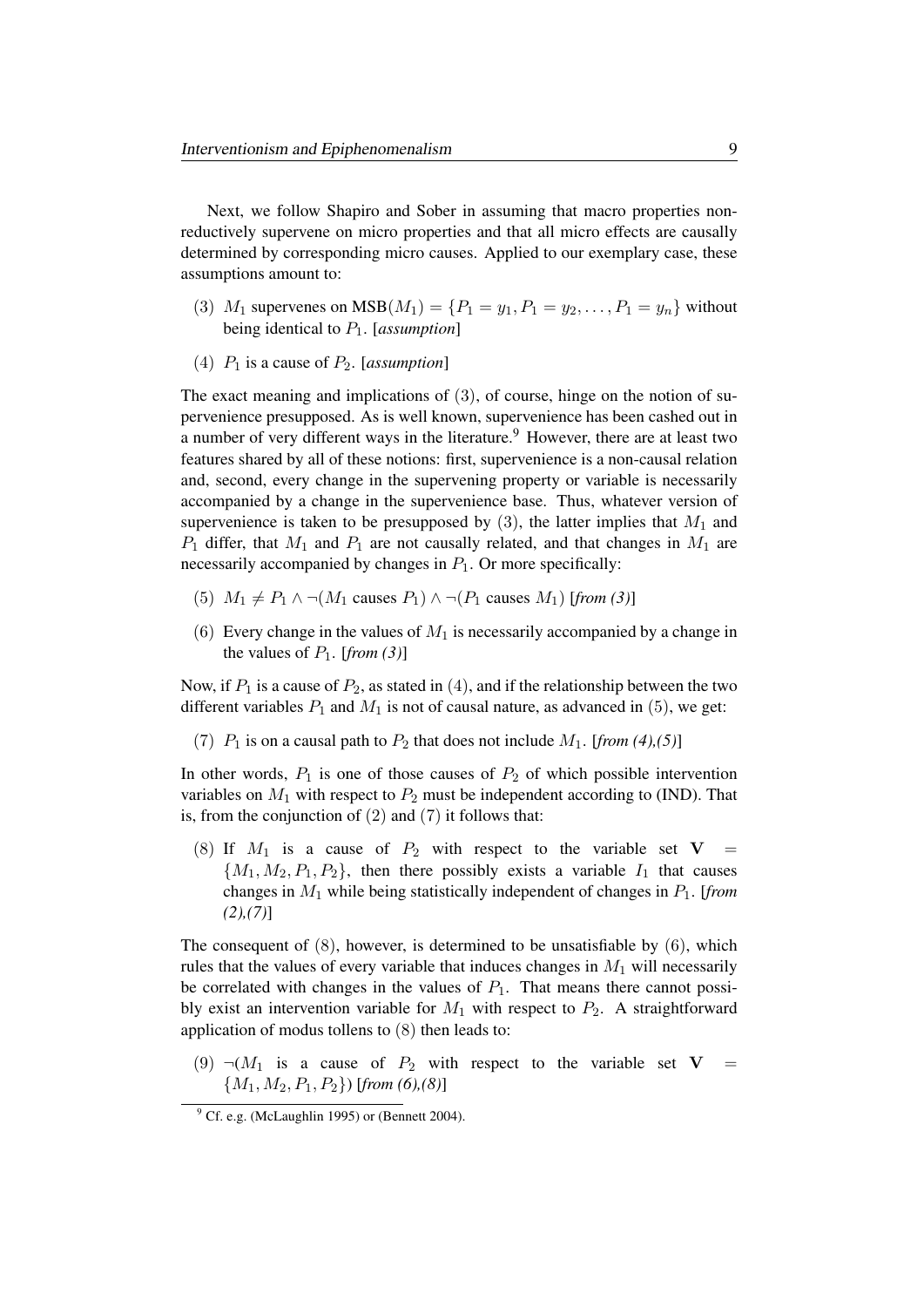Hence, the assumptions in lines  $(1)$ ,  $(3)$ , and  $(4)$  which correspond to the three premises of Shapiro's and Sober's master argument indeed yield the epiphenomenalist conclusion. Furthermore, the downward causal inertness of  $M_1$  resulting from this argument does not depend on the choice of a particular set  $V$ . (7) entails that there exists a cause of  $P_2$  that is not on a path that includes  $M_1$ , *viz.*  $P_1$ . Since the notion of an intervention provided by (IV) is not relativized to a specific variable set, every possible intervention on  $M_1$  must be independent of  $P_1$ —irrespective of whether  $P_1$  is contained in V or not. (6), however, excludes the possible existence of such an intervention. Or differently, because (IND) cannot be satisfied for  $M_1$  and  $P_2$ , there does not possibly exist a set V relative to which  $M_1$  could be (IV)-manipulable with respect to  $P_2$ . If (IND) cannot be satisfied for two variables, (MAN) cannot be satisfied either, which entails that these two variables are not causally connected. That is,  $(1)$ ,  $(3)$ , and  $(4)$  imply that  $M_1$ does not cause  $P_2$  *simpliciter*.<sup>10</sup>

As can easily be seen from the above considerations, our exemplary case of figure 1 not only violates (IND) and (MAN) but also the third necessary condition for causation the interventionist framework provides, *viz.* (FIX). (7) states that  $P_1$ is located on a causal path to  $P_2$  that does not include  $M_1$ , which according to (FIX) requires that  $P_1$  be fixed while  $M_1$  is manipulated. Yet (6) excludes just that fixability, i.e. (6) excludes that  $P_1$  can possibly be held fixed while  $M_1$  is manipulated. Therefore,  $M_1$ ,  $P_1$ , and V also violate (FIX).

The violations of (IND), (MAN), and (FIX) establish the causal irrelevance of  $M_1$  to  $P_2$  in virtue of (M) and (IV). Thus, the interventionist master argument for epiphenomenalism as reconstructed above is clearly a valid argument—contrary to Shapiro's and Sober's assessment. The master argument shows that  $M_1$  does not cause  $P_2$  in terms of an interventionist notion of causation as advanced in (Woodward 2003) and, since  $M_1$  and  $M_2$  represent any properties that supervene on the causally connected variables  $P_1$  and  $P_2$ , the conclusion as to the causal irrelevance of  $M_1$  to  $P_2$  can be generalized for all macro properties that supervene on causally connected micro supervenience bases. The argument reveals that (M) and (IV) rule out the existence of causal dependencies among supervening macro properties, on the one hand, and micro properties that are causally connected to the supervenience bases of the corresponding macro properties, on the other. It is not consistent, first, to spell out causation in Woodward's terms, second, to claim that macro properties non-reductively supervene on micro properties, and third, to nonetheless insist on the causal efficacy of macro properties on effects of their supervenience bases. Woodward's variant of interventionism and non-reductive physicalism are *incompatible*.

As indicated in the introduction, Shapiro and Sober, however, reject the master argument as invalid. In order for them to come to their different validity assess-

<sup>&</sup>lt;sup>10</sup> Note that this does entail that  $M_1$  cannot be claimed to cause  $M_2$  within the interventionist framework. As long as  $P_1$  is only seen to cause  $P_2$  but not  $M_2$  (due to supervenience which is noncausal),  $P_1$  may vary in accordance with (IND) while  $M_1$  is manipulated with respect to  $M_2$ . Cf. also (Macdonald 2007).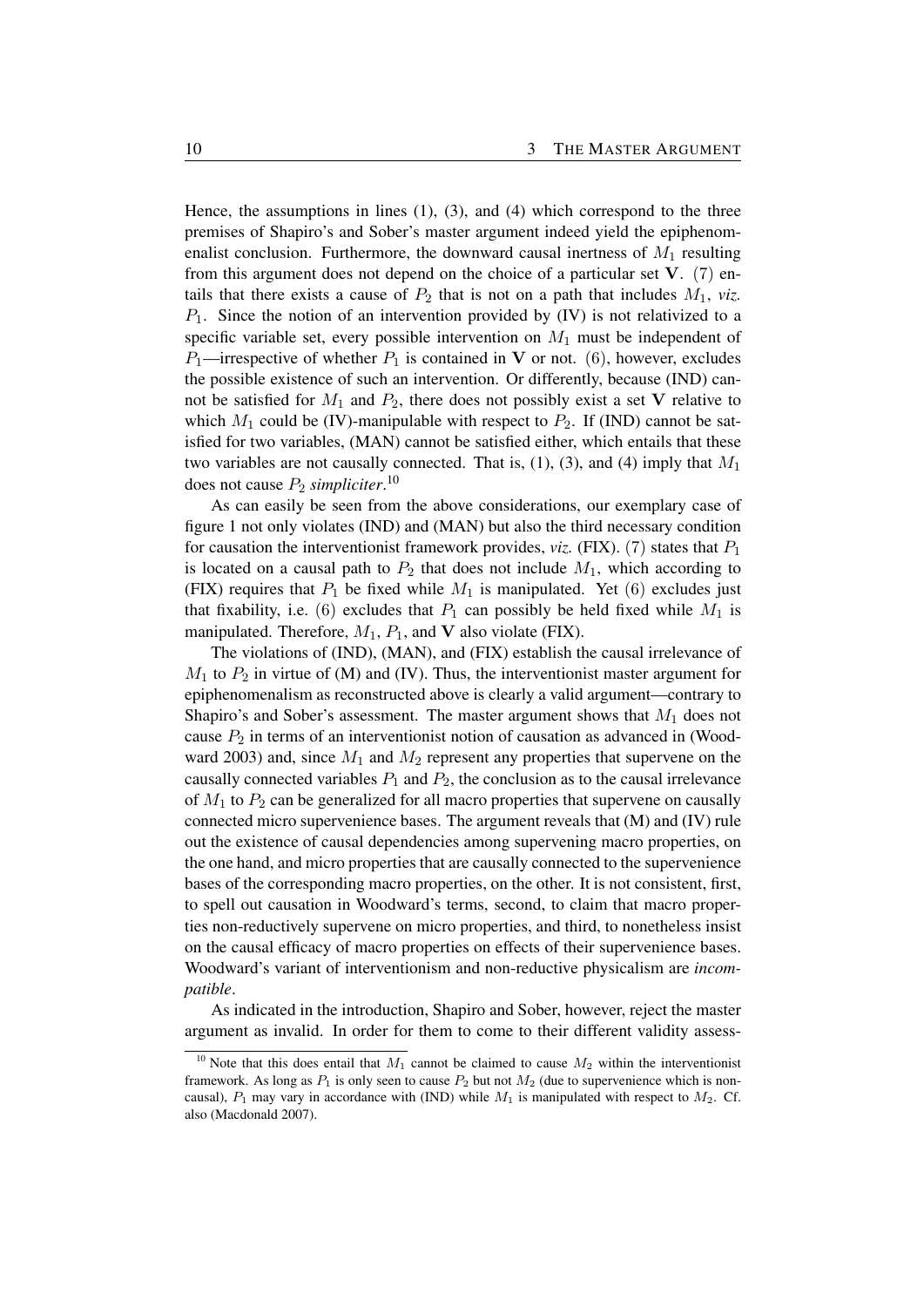ment they must spell out at least one of its premises differently from the argument reconstruction presented here. The next section will show that Shapiro and Sober explicitly endorse assumptions  $(3)$  and  $(4)$ . Hence,  $(1)$  turns out to be the only remaining candidate for disagreement. Any interventionist account of causation which, as the one developed in (Woodward 2003), entails that (IND), (MAN), and (FIX) are necessary conditions for causation gives rise to the master argument. Every version of interventionism that entails  $(\Phi)$  is incompatible with non-reductive physicalism. I therefore take Shapiro's and Sober's rejection of the master argument to indicate that they tacitly have a variant of interventionism in mind that is significantly weaker than Woodward's—notwithstanding their endorsement of Woodward's theory.

The rest of this paper will be concerned with two possible ways to weaken Woodward's interventionism such that the interventionist master argument presented in this section is blocked and interventionism is rendered compatible with non-reductive physicalism. The first of these conceivable modificationsconsidered in section 4—seems to underlie Shapiro's and Sober's dismissal of the master argument, the second—discussed in section 5—is a suggestion of my own.

## 4 Non-definitional Interventionism

Shapiro's and Sober's rejection of the master argument ultimately springs from their conviction that which downward causal dependencies exist, if any, "is something for science, not armchair philosophy, to determine" (Shapiro and Sober 2007, 259). However, if the reconstruction of the master argument proposed in the previous section is accepted, the possibility of macro-to-micro causation can be ruled out without having to conduct scientific studies. On the face of it, any of the assumptions  $(1)$ ,  $(3)$ , and  $(4)$  is a candidate for rejection. Nevertheless, the three assumptions differ greatly as to how plausible or consequential their respective rejections are. (4) is a direct consequence of the causal closure of the physical which is an (almost) uncontroversial principle in the pertinent literature. Shapiro and Sober are far from wanting to quarrel with  $(4)$ . An alternative to  $(3)$  that suggests itself would be to somehow reduce the macro (mental) property to its physical realizer. Shapiro and Sober (2007, 246–247) discuss this option by drawing on Kim's functional model of reduction as an example. Kim (1998, 106–120) suggests, first, to functionalize macro properties by defining them in terms of their functional roles and, second, to reduce instances of these functional properties to their physical realizers by identifying them with the latter relative to particular causal structures under consideration. Clearly, if (3) is replaced by an assumption stating the reducibility of  $M_1$  to  $P_1$  along the lines of Kim, (5) can no longer be derived which is required to get (7). If the functionalized values of  $M_1$  are identical to particular values of  $P_1$ ,  $M_1$  and  $P_1$  can no longer be seen to be distinct variables which implies that their statistical dependence and the impossibility to manipulate one while holding the other fixed no longer violate (IND), (MAN), and (FIX). That is, replac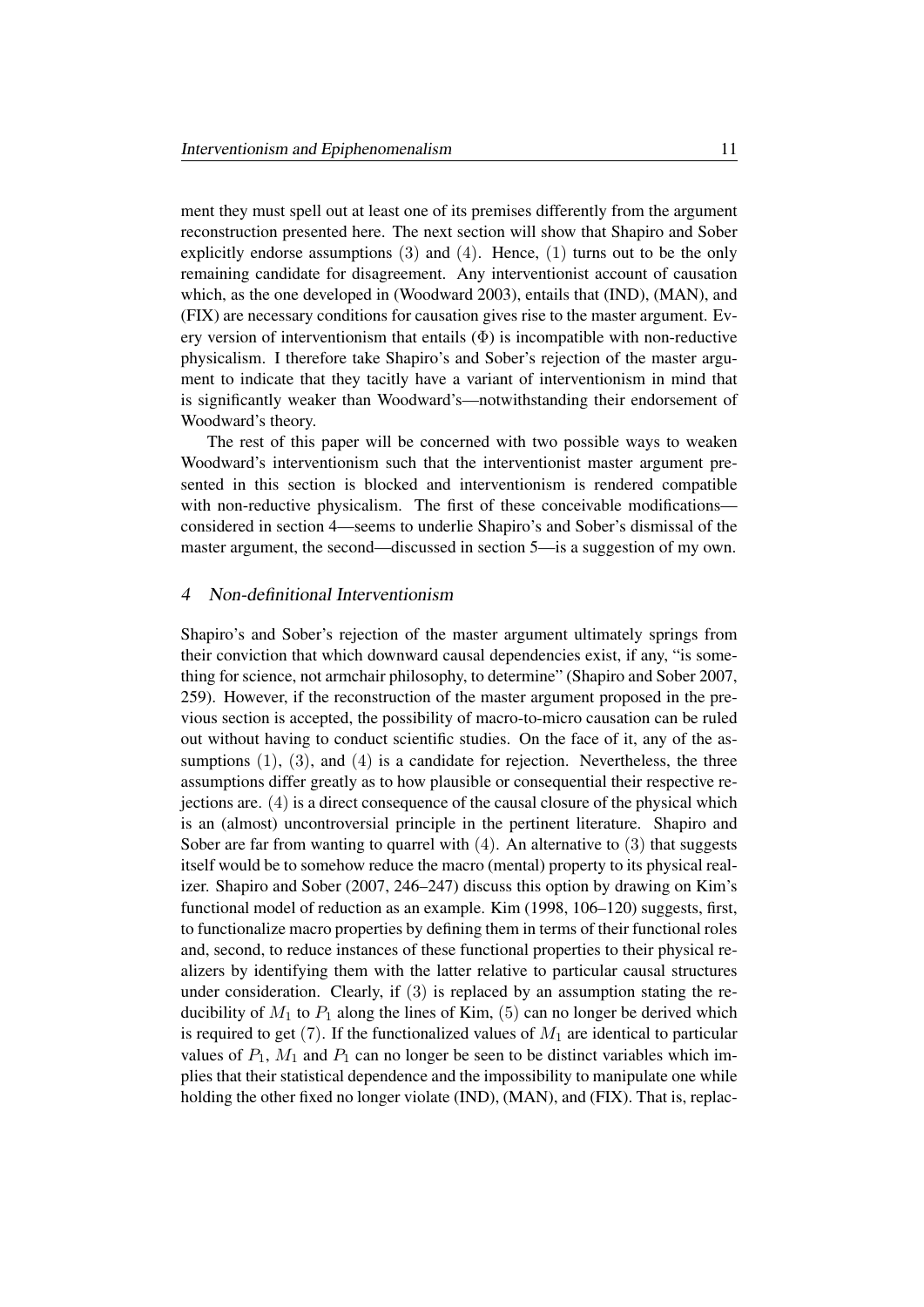ing (3) by an assumption in the vein of Kim's functional model of reduction would indeed block the master argument. For the following reasons, however, Shapiro and Sober do not opt for a Kimian way around the master argument:

In the first place, Kim intends his solution to work only for macroproperties that can be functionalized. Kim believes that qualia cannot be functionalized and concludes that they cannot be causes (1998, 116). In contrast, from the empirical standpoint we have advocated, whether a macroproperty is functionalizable makes no difference to whether it has causal powers. Intervention provides a means by which to test which causal powers a macroproperty has. (Shapiro and Sober 2007, 247)

Hence, Shapiro's and Sober's empirical standpoint according to which the causal powers of a macro property are a matter for science to determine not only accounts for why they reject the master argument in the first place but also for why they discard a Kimian way around that argument. No macro property, irrespective of whether it is functionalizable and, thus, reducible to a micro property or not, can be ascribed downward causal inertness on a priori philosophical grounds. Even macro properties that, in the end, do not turn out to be reducible to micro properties could be found to have downward causal powers in pertaining scientific studies. For later reference, let us furnish this non-reductionist and empiricist foundation of Shapiro's and Sober's rejection of the master argument with a label:

(A) Which causal dependencies among macro and micro variables exist, if any, is to be determined by scientific investigation, independently of whether macro variables are reducible to micro variables. Rather than ruling out macro-tomicro causation, the interventionist framework provides a means by which to test which micro effects a macro variable has.

As Shapiro and Sober do not want to dispute the causal closure of the physical nor to plead for the general reducibility of macro to micro variables, they are left with (1) as only remaining locus for disagreement with the argument reconstruction proposed in the previous section. Their rejection of the master argument must be based on an interventionist account of causation that differs significantly from a theory that centers on (M) and (IV)—notwithstanding the fact that they explicitly base their discussion on Woodward's interventionism (cf. Shapiro and Sober 2007, 237, 256).

In the following passage, in which Shapiro and Sober indicate their reasons for rejecting the master argument as fallacious, the differences between their tacit understanding of interventionism and Woodward's theory become most transparent:

The crucial mistake in this line of reasoning [i.e. in the master argument] is that it requires one to consider a counterfactual situation that is in fact impossible and is, in any case, irrelevant to the question of whether the mental property  $X$ , or any other supervening property, is epiphenomenal with respect to an effect term  $Y$ . To see if  $X$  has an effect on  $Y$  that is additional to whatever effect  $MSB(X)$  has on Y, one would have to compare what would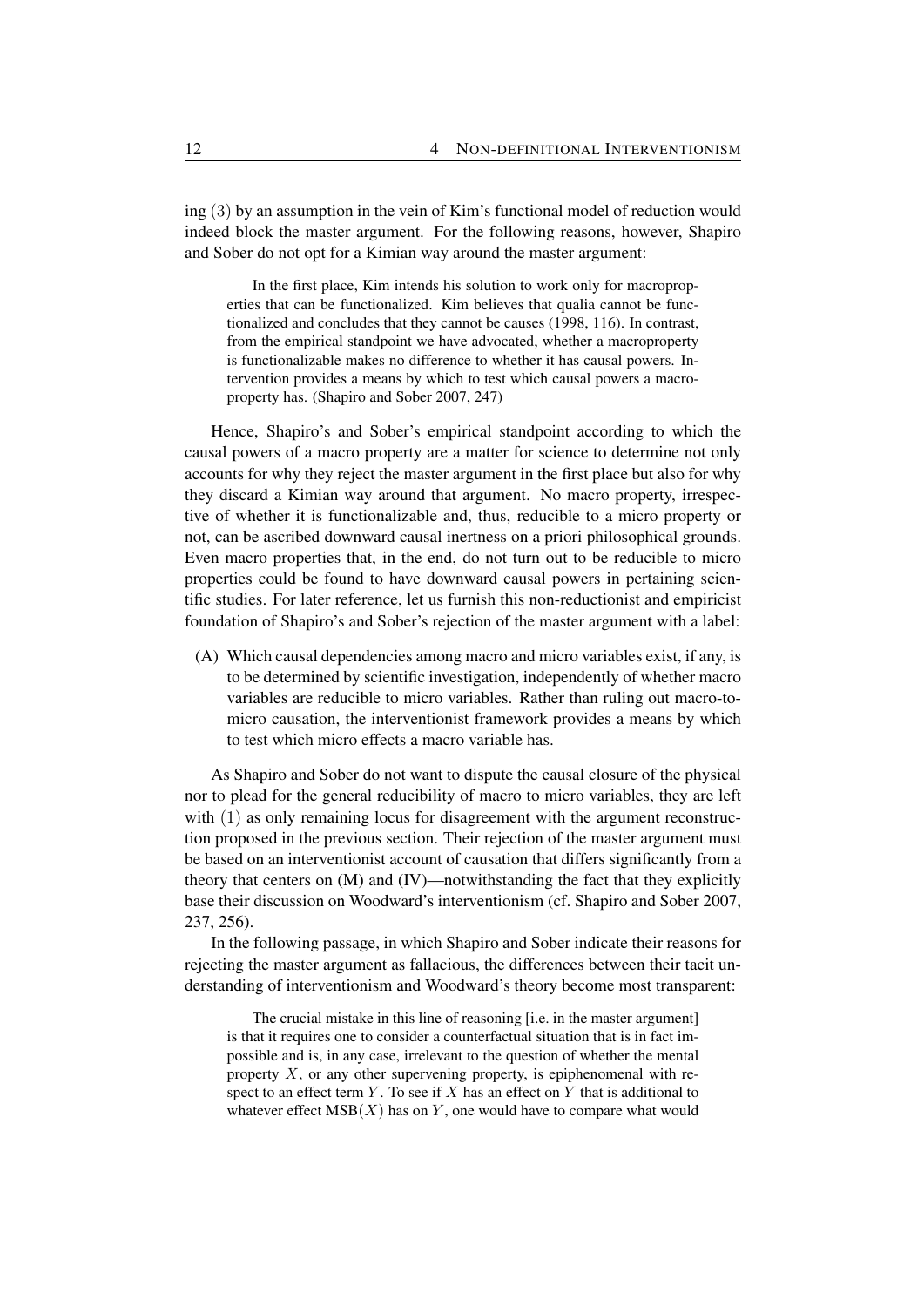happen to Y if both  $MSB(X)$  and X were present with what would happen to Y if  $MSB(X)$  were present and X were absent. The master argument purports to evaluate this counterfactual and then concludes that the mental property X makes no contribution to Y additional to the effect that  $MSB(X)$ has. The conclusion is then drawn that mental properties are causally inert. The principal fallacy is the thought that if  $X$  causes  $Y$ , then  $X$  must have an impact on Y additional to the impact on Y that  $MSB(X)$  has. (...) The lesson we draw from the master argument is that one must be very careful in deploying "holding-fixed arguments." To assess whether  $X$  causes  $Y$ , the common causes of  $X$  and  $Y$  must be held fixed, but not the microsupervenience base of X. (Shapiro and Sober 2007, 241)

Shapiro and Sober here point to two reasons for their dismissal of the master argument that reflect an interventionist account of causation that substantially deviates from a theory that entails  $(\Phi)$ :<sup>11</sup>

- (B) To assess whether X causes Y, the common causes of X and Y must be held fixed, but not the micro supervenience base of  $X$ .  $X$  does not have to have an impact on Y additional to the impact on Y that  $MSB(X)$  has.
- (C) To see if X has an effect on Y that is additional to whatever effect  $MSB(X)$ has on  $Y$ , one would have to compare what would happen to  $Y$  if both  $MSB(X)$  and X were present with what would happen to Y if  $MSB(X)$ were present and  $X$  were absent. This counterfactual situation is impossible and is irrelevant to the question of whether the mental property  $X$  is epiphenomenal with respect to an effect term Y.

Applied to the context of our exemplary instance of the master argument, reason (B) amounts to the claim that, contrary to what has been stipulated in the previous section, only the common causes of  $M_1$  and  $P_2$  need to be held fixed, not however  $P_1$ . Yet, relative to the setup of the structure in figure 1,  $P_1$  is clearly located on a causal path to  $P_2$  that does not include  $M_1$ . The master argument reproduces this property of  $P_1$  by the fact that the conjunction of (3) and (4) implies (7). Furthermore, from (7) and (FIX) it follows that to assess whether  $M_1$ causes  $P_2$ ,  $P_1$  must be held fixed while  $M_1$  is manipulated which contradicts (B). As Shapiro and Sober do not challenge (3) and (4), reason (B) for their rejection of the master argument suggests that they do not take (FIX) to be a necessary condition for a causal dependency between  $M_1$  and  $P_2$ .

Adapted to our exemplary context,  $(C)$  essentially states that manipulating  $M_1$ independently of  $P_1$  is impossible and irrelevant to whether  $M_1$  causes  $P_2$ . It is not only impossible to hold  $P_1$  fixed while intervening on  $M_1$ , it is even impossible to intervene on  $M_1$  in the first place. As shown in the previous section, there does not possibly exist an (IV)-defined intervention variable for  $M_1$  with respect to  $P_2$ , for (IND) cannot be satisfied for  $M_1$  and  $P_2$ . In (C), Shapiro and Sober implicitly

<sup>&</sup>lt;sup>11</sup> A very similar critique of epiphenomenalist argumentative strategies can be found in (Shapiro forthcoming).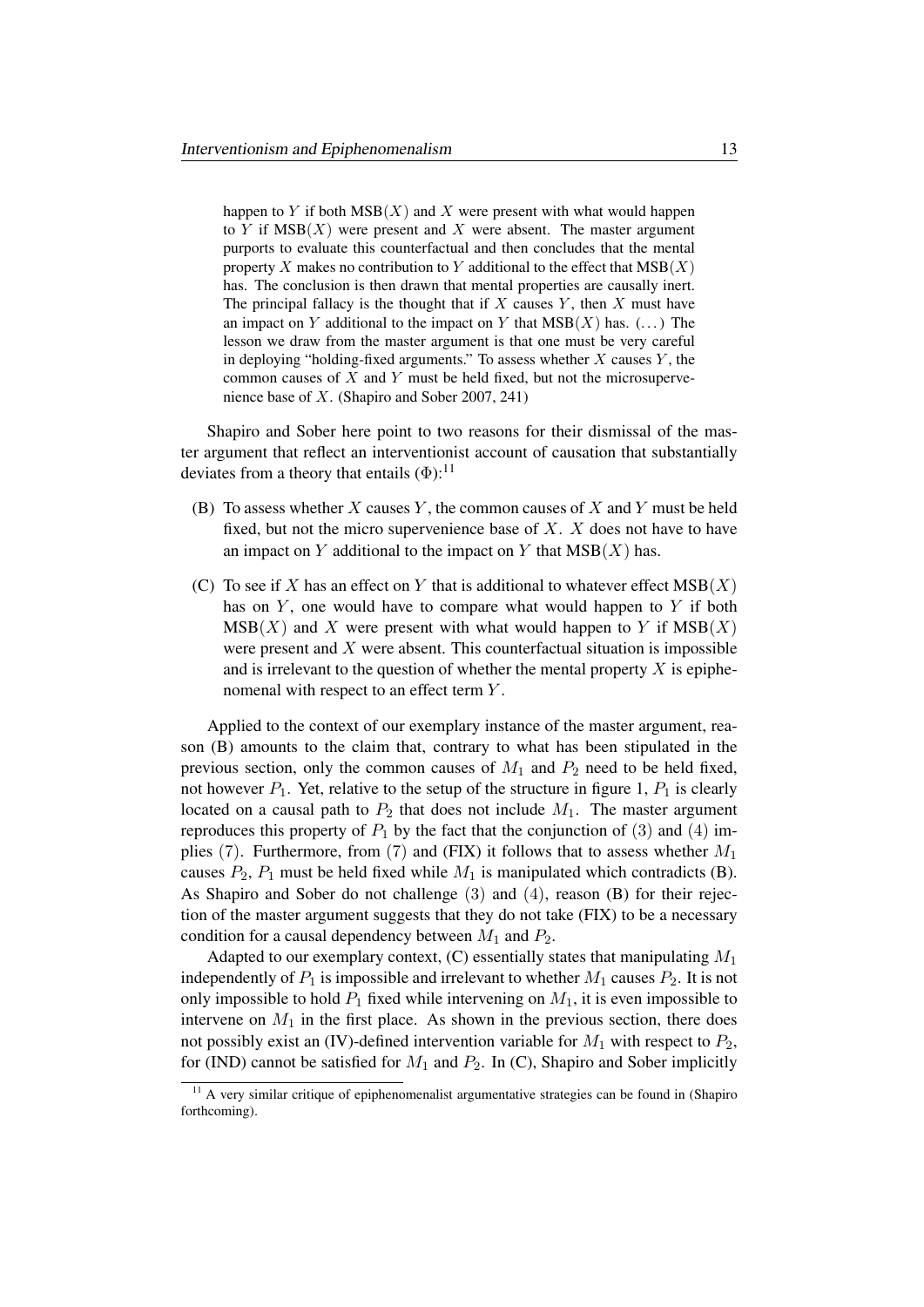acknowledge the impossibility to (IV)-manipulate  $M_1$  with respect to  $P_2$ . Yet, instead of concluding from this observation that  $M_1$  does not cause  $P_2$ , as would be implied by a variant of interventionism that entails  $(\Phi)$ , they continue to claim that the non-manipulability of  $M_1$  is *irrelevant* to whether  $M_1$  causes  $P_2$ . That is, reason (C) suggests that they do not have an interventionist account in mind according to which (IND) and (MAN) are necessary for causation.

In sum, Shapiro and Sober apparently conceive of interventionism in such a way that it does not imply  $(\Phi)$ . For them, neither (IND) nor (MAN) nor (FIX) are necessary conditions for two variables to be causally dependent. Indeed, if  $(\Phi)$  is not taken to follow from an interventionist analysis, the first premise of the master argument is weakened to such a degree that it no longer implies (2) which, in turn, blocks the master argument. This finding raises the question as to the exact details of the interventionist theory Shapiro and Sober have in mind. Unfortunately, there is no evident answer to this question because they do not make their understanding of interventionism explicit. In what follows, I shall therefore try to reconstruct their weakened version of interventionism on my own.

As long as a biconditional is taken to be the main operator governing (M)'s truth conditions, violations of (IND), (MAN), and (FIX) will turn out to be relevant—in one way or another—to whether  $X$  causes  $Y$  or not. The relevance of such violations, however, disappears as soon as an interventionist theory is no longer conceived of as providing a conceptual analysis or definition of causation. An interventionist theory that does not claim to provide both necessary and sufficient conditions for any two variables  $X$  and  $Y$  to be causally connected can confine itself to analyzing what causation amounts to in contexts where interventions on  $X$  are possible and the other variables in an investigated structure can be fixed at some value. Against such a background, (IND), (MAN), and (FIX), rather than being necessary for causation, constitute *preconditions* for applying a corresponding interventionist analysis in the first place. As it turns out, *non-definitional* interventionism, thus construed, indeed backs up both Shapiro's and Sober's rejection of the master argument and their claim that violations of (IND), (MAN), and  $(FIX)$  are of no relevance to whether two variables  $X$  and  $Y$  are causally connected. These considerations induce a modification of (M) along the following lines:

 $(M^*)$  If there possibly exists a scenario s such that, in s, an (IV)-defined intervention  $I = z_i$  is performed on X with respect to Y while all variables in a corresponding variable set  $V$  that are not located on a path from  $X$  to  $Y$ are held fixed, then X is a (type-level) cause<sup>12</sup> of Y with respect to V iff Y changes its value or its probability distribution in s.

<sup>&</sup>lt;sup>12</sup> As the distinction between direct and contributing causes is of no relevance to the master argument, it can be neglected here.  $(M^*)$  (just as  $(M^{**})$  below) covers both direct and contributing causes. If X is a direct cause of Y, the path from X to Y includes no other variables in  $V$ , which hence all have to be fixable in order to apply  $(M^*)$ , if X is a contributing cause of Y, a proper subset of  $V \setminus \{X, Y\}$  has to be fixable.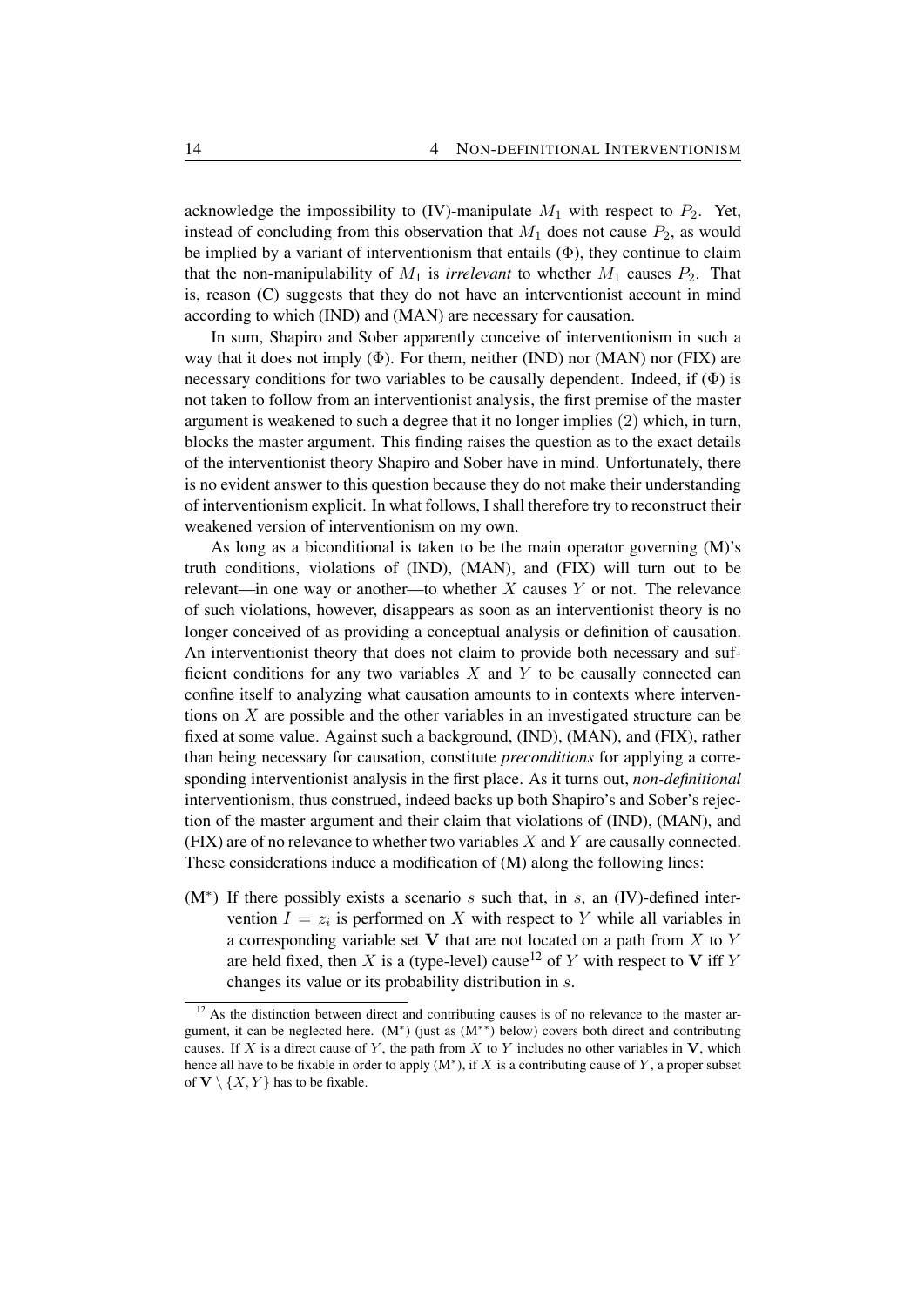(M<sup>∗</sup> ) is weaker than (M), i.e. (M) implies (M<sup>∗</sup> ) but not vice versa. Contrary to  $(M)$ ,  $(M^*)$  is only applicable if there possibly exists a scenario of type  $s$ , i.e. if (IND), (MAN), and (FIX) are satisfiable. In a recent paper, Woodward himself suggests a modification of his theory along the lines of (M<sup>∗</sup> ):

I also assume that if a candidate causal claim is associated with interventions that are impossible for (or lack any clear sense because of) logical, conceptual or perhaps metaphysical reasons, then that causal claim is itself illegitimate or ill-defined. In other words, I take it to be an implication of (M) that a legitimate causal claim should have an intelligible interpretation in terms of counterfactuals [i.e. claims about the possible existence of interventions] the antecedents of which are coherent or make sense. (. . . ) Thus if we have two apparently competing claims, the first contending some mental state is causally inert and the other contending that it causes some outcome, it must be possible to specify some set of (coherent, well-defined) interventions such that the two claims make competing predictions about what would happen under those interventions. If we cannot associate such an interventionist interpretation with one or both of the claims, the claim(s) in question lack a clear sense. (Woodward 2008a, 224–225)

Plainly, if interventions on X with respect to Y are impossible,  $(M)$  and  $(IV)$ do not yield that " $X$  causes  $Y$ " is ill-defined—contrary to what Woodward claims in this passage. Rather, as  $(M)$  and  $(IV)$  entail  $(\Phi)$ , they render causal claims false whenever interventions on  $X$  are impossible. In contrast,  $(M^*)$  indeed does not assign a truth-value to "X causes Y" when it is impossible to intervene on X with respect to Y. Subject to  $(M^*)$ , the possibility to intervene on X with respect to Y can—in the vein of the passage quoted above—be argued to be a precondition of " $X$  causes  $Y$ " being a well-defined interventionist causal claim. Or put differently, violations of (IND), (MAN), and (FIX) can—as required by Shapiro and Sober be said to be irrelevant to whether X causes Y in virtue of  $(M^*)$ . When (IND), (MAN), or (FIX) are violated, the existence of a causal dependency between  $X$ and Y must be assessed on the basis of some other account of causation.

If we modify assumption  $(1)$  of the master argument along the lines of  $(M^*)$ , we get:

(1<sup>∗</sup> ) If there possibly exists a scenario s such that, in s, an (IV)-defined intervention  $I_1 = z_1$  is performed on  $M_1$  with respect to  $P_2$  while all variables in the set  $V = \{M_1, M_2, P_1, P_2\}$  that are not located on a path from  $M_1$  to  $P_2$ are held fixed, then  $M_1$  is a (type-level) cause of  $P_2$  with respect to V iff  $P_2$ changes its value or its probability distribution in s.

(1<sup>∗</sup> ) does not imply (2) and, hence, in combination with (3) and (4) does not allow to derive the conclusion of the master argument. That means (M<sup>∗</sup> ) has the two features that Shapiro and Sober require for their rejection of the master argument: it blocks the master argument and it does so because—as to  $(M^*)$ — $(IND)$ ,  $(MAN)$ , and (FIX) are not necessary and violations thereof irrelevant for causation. On the other hand, of course,  $(M^*)$  is significantly weaker than  $(M)$ .  $(M^*)$  does not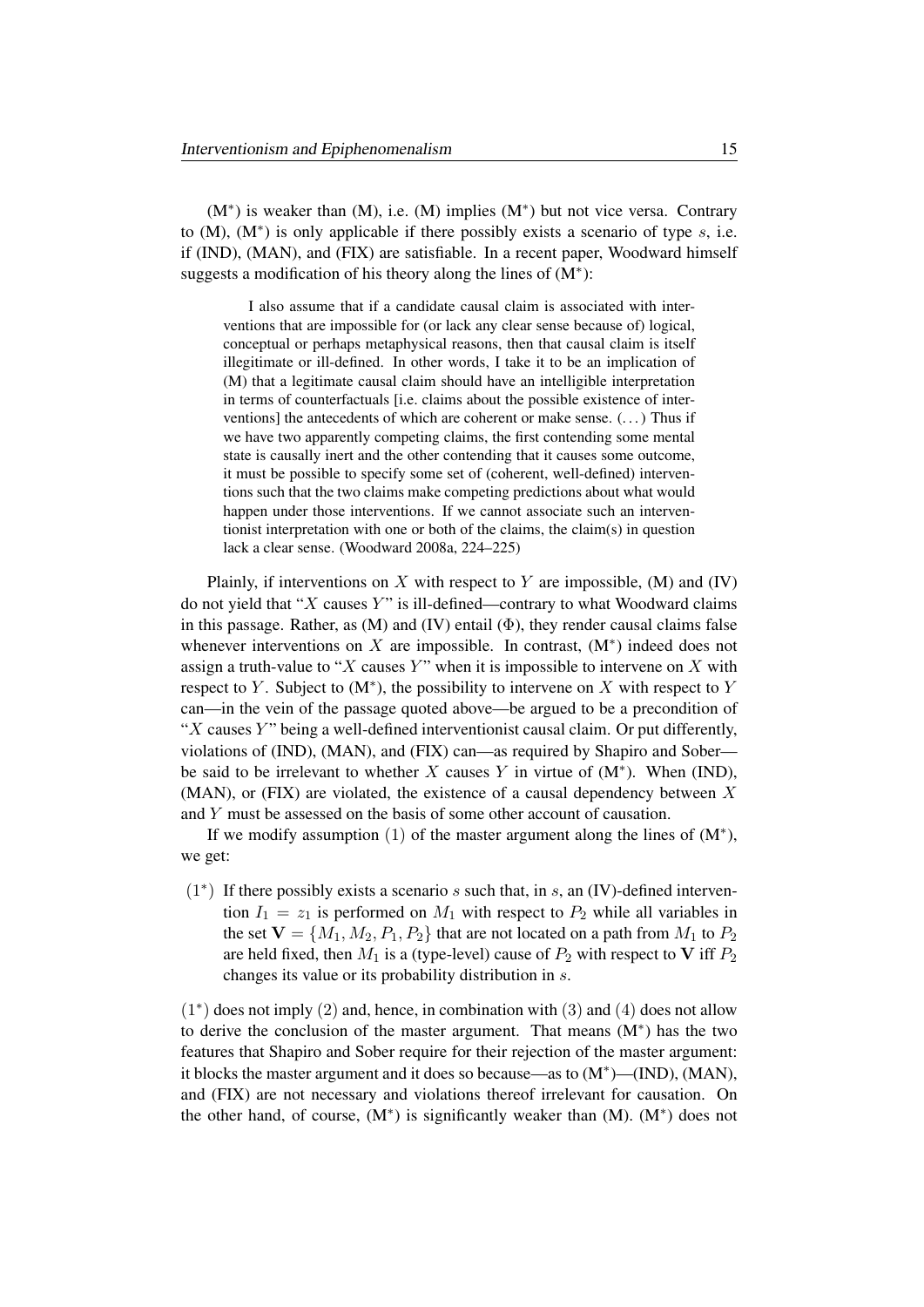provide an analysis of causation. Whenever one of the conditions mentioned in its antecedent is violated, (M<sup>∗</sup> ) does not shed any light whatsoever on whether X causes Y. In cases of violations of (IND), (MAN), and (FIX),  $(M^*)$  is simply inapplicable.

Indeed, the thus restricted applicability of (M<sup>∗</sup> ) constitutes such a substantial weakness that non-reductive physicalists cannot really consider (M<sup>∗</sup> ) a viable alternative foundation for interventionism—notwithstanding the fact that nondefinitional interventionism does not give rise to the master argument and is, hence, compatible with non-reductive physicalism. Non-reductive physicalists do not want to claim that causal statements expressing downward causation are ill-defined or meaningless. On the contrary, they hold that supervening macro properties are *causally relevant* to effects of their supervenience bases, i.e. they hold that " $M_1$ " causes  $P_2$ " is meaningful and moreover true. Furthermore, as we have seen above, non-reductive physicalists with sympathies for interventionism, as Shapiro and Sober, additionally maintain that the truth of " $M_1$  causes  $P_2$ " can be assessed by interventionist means. Yet, although Shapiro and Sober can do justice to their reasons (B) and (C) for rejecting the master argument by endorsing a non-definitional variant of interventionism along the lines of  $(M^*)$ , the latter does not provide a means to determine which causal dependencies, if any, subsist among supervening macro properties and effects of their supervenience bases. Rather, variables as  $M_1$ and  $P_2$  violate the preconditions for applying  $(M^*)$ . In consequence, even though a causal dependency between  $M_1$  and  $P_2$  is compatible with  $(M^*)$ , the latter is of no help whatsoever when it comes to determining whether that dependency in fact exists or not. On the basis of  $(M^*)$  it is impossible to determine whether a supervening macro property is causally connected to effects of its supervenience base because supervening properties cannot be (IV)-manipulated with respect to effects of their supervenience bases. Hence, the non-definitional interventionism Shapiro and Sober tacitly plead for by advancing (B) and (C) is unsuited to meet their claim that interventionism allows to identify downward causal dependencies, i.e. unsuited to meet claim (A).

More generally put, the existence of macro-to-micro causation cannot be assessed on the basis of non-definitional interventionism. Non-reductive physicalists, however, insist on the existence of macro-to-micro causation despite the causal closure of the physical. Non-definitional interventionism provides no theoretical backing whatsoever for that position. In consequence, notwithstanding the fact that non-definitional interventionism does not rule out non-reductive physicalism, it is far from constituting a theoretical foundation for the latter.

## 5 Relaxing Independence and Fixability

Non-definitional interventionism is not the only conceivable modification of Woodward's (2003) theory which ensures the compatibility of interventionism and nonreductive physicalism. Instead of denying independence, manipulability, and fix-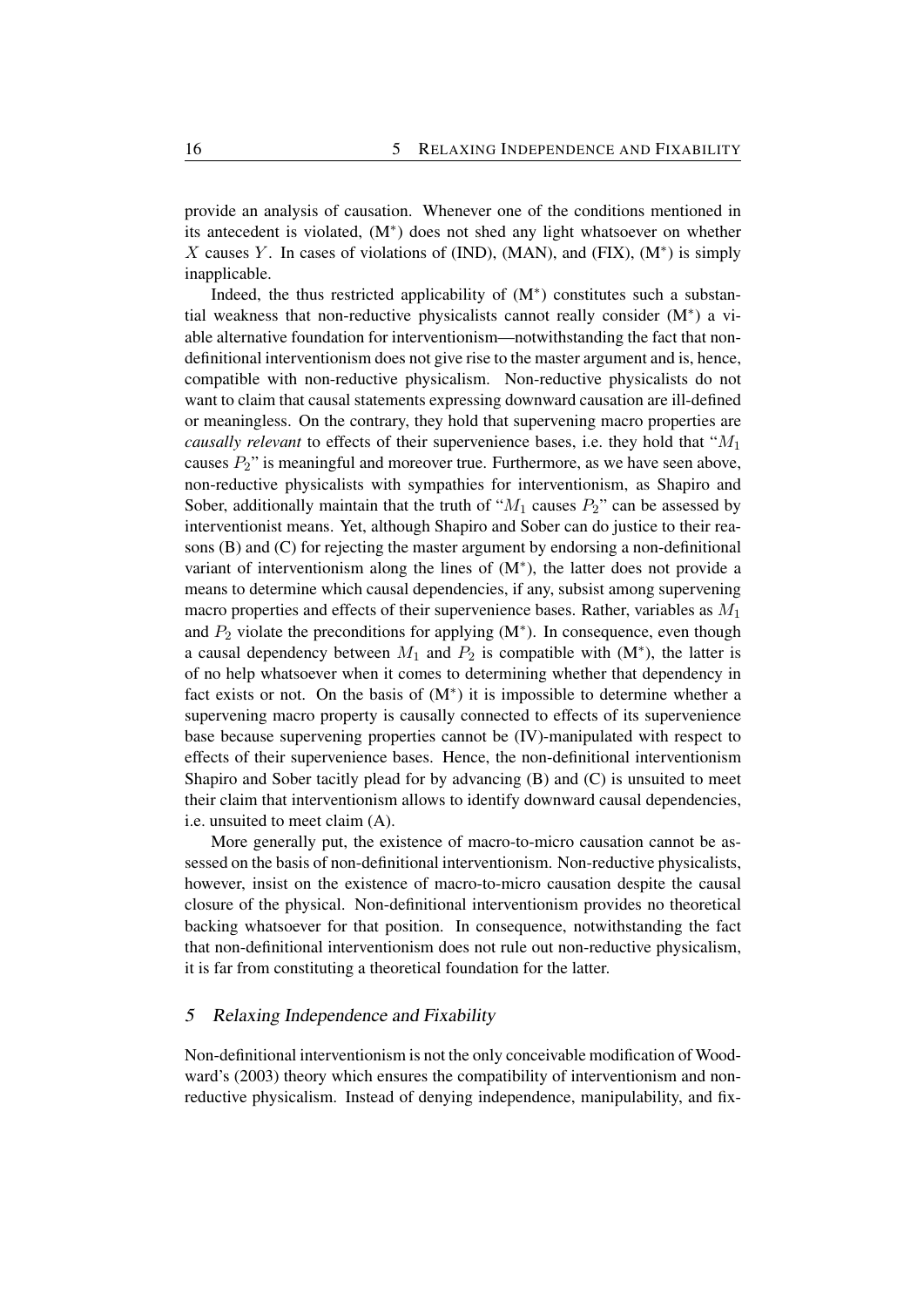ability the status of necessary conditions for causation it might also be attempted to weaken the conditions themselves. One such weakening clearly suggests itself. At the core of the interventionist exclusion problem introduced in section 3 lies the non-causal dependence of macro on micro properties induced by supervenience. Macro variables cannot be manipulated independently of their supervenience bases. This non-causal dependence precludes the manipulability of macro properties while all other variables in pertaining structures are held fixed. That is, interventionism could be rendered compatible with non-reductive physicalism by simple exemption clauses allowing interventions on macro variables to be correlated with changes in corresponding micro supervenience bases, notwithstanding the fact that the causal closure of the physical determines those micro variables themselves to be causally sufficient for the physical effects under investigation. More concretely, (M) and (IV) could be modified as follows:

- $(M^{**})$  X is a cause of Y with respect to the variable set V iff there possibly exists an (IV<sup>\*</sup>)-defined intervention  $I_1 = z_1$  on X with respect to Y such that all other variables in  $V$  that are not located on a causal path from  $X$  to  $Y$  and that are not part of the supervenience base of  $X$  are held fixed and the value or the probability distribution of Y changes.
- (IV<sup>\*</sup>) *I* is an intervention variable for X with respect to Y iff *I* satisfies (IV.1), (IV.2), (IV.3), and (IV.4<sup>∗</sup> ):
	- (IV.4<sup>\*</sup>) *I* is (statistically) independent of any variable  $Z$  such that  $Z$  is a cause of Y, Z is not located on a causal path from X to Y, and Z is not part of the supervenience base of X.

The exemption clauses for supervenience relationships contained in (M∗∗) and (IV<sup>∗</sup> ) yield relaxed independence and fixability requirements. (M∗∗) and (IV<sup>∗</sup> ) entail that two causally connected variables  $X$  and  $Y$  and the pertaining set  $V$ —apart from  $(MAN)$ —satisfy  $(IND^*)$  and  $(FIX^*)$ :

- (IND<sup>\*</sup>) There possibly exists a variable  $I$  that causes changes in the values (or the probability distribution) of  $Y$  and is (statistically) independent of any variable  $Z$  such that:  $Z$  is a cause of  $Y$ ,  $Z$  is not located on a causal path from X to Y, and Z is not part of the supervenience base of X.
- (FIX<sup>\*</sup>) The variables in V that are not located on a causal path from X to Y and are not part of the supervenience base of X can be held fixed while  $I = z_i$  is performed on X.

A modified version of interventionism that relaxes independence and fixability in this manner still provides a definition of causation—contrary to a theory that centers on  $(M^*)$ . Instead of  $(\Phi)$ ,  $(M^{**})$  and  $(IV^*)$  imply:

for all  $X, Y, V$ :  $\neg(\text{IND}^*) \rightarrow \neg((\text{MAN}) \land (\text{FIN}^*)) \rightarrow \neg(X \text{ causes } Y \text{ with respect to } V)$  $(\Phi^*)$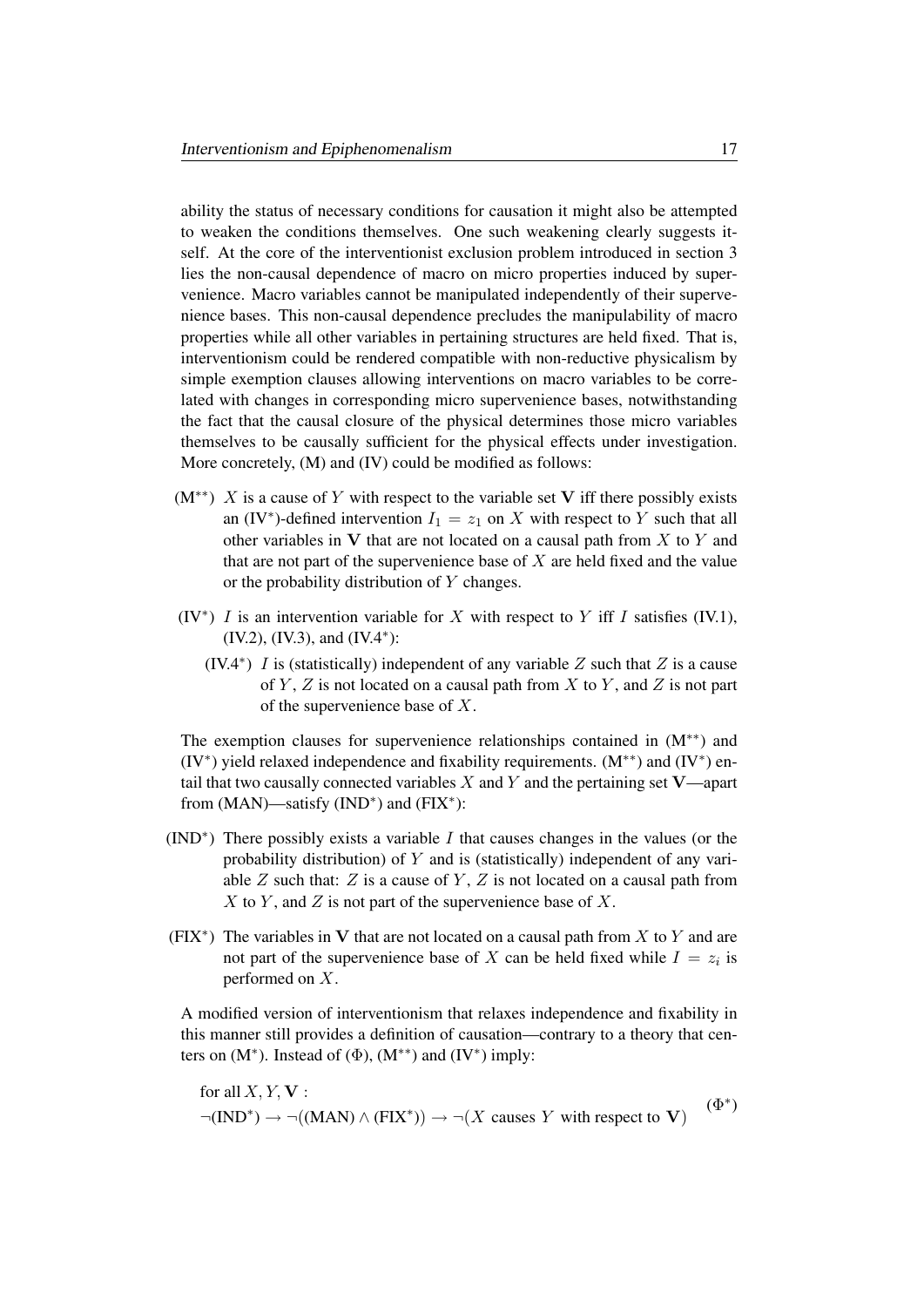Against the background of  $(M^{**})$  and  $(IV^*)$ , the interventionist master argument for epiphenomenalism does not go through any more, for, although  $P_1$  is located on a path to  $P_2$  that does not include  $M_1$  in the structure of figure 1, (IV<sup>\*</sup>)defined interventions on  $M_1$  do not need to be independent of  $P_1$ . As  $P_1$  represents the supervenience base of  $M_1$ ,  $P_1$  may vary arbitrarily while  $M_1$  is  $(IV^*)$ manipulated. Or differently, the structure in figure 1 does not violate (IND<sup>\*</sup>) and (FIX<sup>\*</sup>), which means that  $M_1$  may well be manipulable as required for it to cause  $P_2$  in virtue of (M<sup>\*\*</sup>). The master argument presented in section 3 does no proceed beyond line  $(7)$  if causation is understood in terms of  $(M^{**})$  and  $(IV^*)$ .

Is interventionism with thus relaxed independence and fixability not only compatible with non-reductive physicalism—as is non-definitional interventionism but does it moreover ground the existence of downward causal dependencies between supervening macro properties and effects of their supervenience bases? Do (M∗∗) and (IV<sup>∗</sup> ), as Shapiro and Sober would like to have it, provide a means to identify micro effects of supervening macro causes? In order to answer that question, let us reconsider the standard case of mental-to-physical causation depicted in figure 1. Assume we perform an (IV<sup>∗</sup> )-defined intervention on the mental property  $M_1$  and assume furthermore that we find this intervention to be followed by a change in the value of  $P_2$ . Does this test result reveal that  $M_1$  is a cause of  $P_2$ ? Certainly not. For by  $(IV^*)$ -manipulating  $M_1$  we explicitly allowed for changes in P<sup>1</sup> which the non-reductive physicalist takes to be *another* cause of P2. This other cause is not located on a path from  $M_1$  to  $P_2$  and, above all, is determined to be causally *sufficient* for  $P_2$  by the causal closure of the physical. In consequence, our test result significantly underdetermines a causal inference. At least two structures can generate the result of our hypothetical test: either (i) the change in the value of  $P_2$  is only caused by a change in the value of  $P_1$  which necessarily accompanied our intervention on  $M_1$  or (ii) the change in the value of  $P_2$  is overdetermined by  $P_1$  and  $M_1$ . Of course, this ambiguity does not only arise due to a misguided intervention in one particular experimental context, rather, (IV\*)-defined interventions, in general, are not required to be independent of *all other* causes of an effect under investigation. Supervenience bases of macro variables may vary and thereby causally influence investigated effects at will when those macro variables are (IV<sup>∗</sup> ) manipulated. Hence, all empirical data that result from (IV<sup>∗</sup>)-interventions and that could stem from macro-to-micro causation might just as well stem from a structure that only features micro-to-micro causation. (IV<sup>∗</sup> )-manipulations never induce an unambiguous inference to macro-to-micro causation. Or differently: to every causal structure  $S_1$  that involves at least one macro-to-micro dependency in the sense of non-reductive physicalists there exists a causal structure  $S_2$  that is only composed of micro-to-micro dependencies such that  $S_1$  and  $S_2$  generate the exact same (IV<sup>∗</sup> )-manipulability relations, notwithstanding the fact that they differ in causal respects. That is, somebody who subscribes to  $(M^{**})$  and  $(IV^*)$  and conceives of the relationship between macro and micro properties in terms of non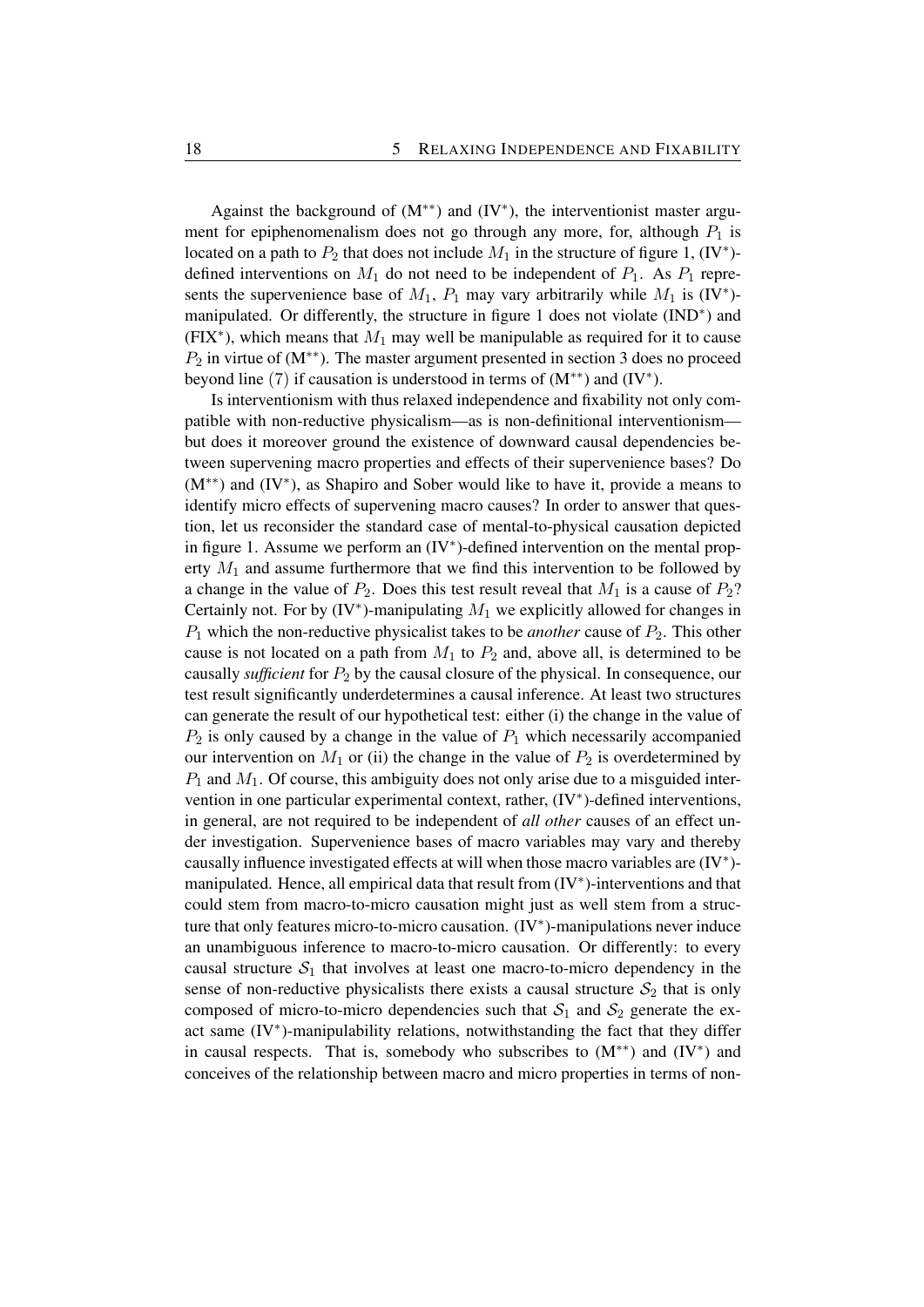reductive supervenience renounces one of the core principles behind interventionism, *viz.* "no causal difference without a difference in manipulability relations".<sup>13</sup>

Non-reductive physicalists with sympathies for interventionism might insist that weakening Woodward's theory in the vein of (M∗∗) and (IV<sup>∗</sup> ) nevertheless supports their position. For whenever (IV<sup>\*</sup>)-manipulations of  $M_1$  are followed by changes in  $P_2$ , (M<sup>\*\*</sup>) rules that  $M_1$  causes  $P_2$ . Yet, what evidence justifies such a ruling in light of the fact that there exists an epiphenomenalist causal structure that equally accounts for the data in our (IV<sup>\*</sup>)-manipulation test? The existence of a structure of type  $S_2$  for every structure of type  $S_1$  demonstrates that, in principle, there cannot exist any (IV<sup>\*</sup>)-evidence for that ruling. (M<sup>\*\*</sup>) hence rules that  $M_1$ causes  $P_2$  without evidential basis. The  $(IV^*)$ -equivalent epiphenomenalist structure is simply excluded or disregarded by fiat. The dispute between the epiphenomenalist and the non-reductive physicalist is certainly not argumentatively decided in this manner.  $(M^*)$  does not theoretically back up non-reductive physicalism, but simply begs the question against the epiphenomenalist. As a result,  $(M^{**})$  and (IV<sup>∗</sup> ) are of no use to non-reductive physicalists when it comes to answering the challenge that the classical problem of causal exclusion poses for their position—a challenge which Kim formulates in the following often cited passage: $14$ 

To be a cause of  $P_2$ ,  $M_1$  must somehow ride piggyback on physical causal chains—distinct ones depending on which physical property subserves  $M_1$  on a given occasion, in the same world or in other possible worlds. And we may ask: In virtue of what relation it bears to physical property  $P_1$ does  $M_1$  earn its entitlement to a free ride on the causal chain from  $P_1$  to  $P_2$ and to claim this causal chain to be its own? Obviously, the only significant relation  $M_1$  bears to  $P_1$  is supervenience. But why should supervenience confer this right on  $M_1$ ? The fact of the matter is that there is only one causal process here, from  $P_1$  to  $P_2$ , and  $M_1$ 's supposed causal contribution to the production of  $P_2$  is totally mysterious. (Kim 2005, 48)

Rendering interventionism and non-reductive physicalism compatible by relaxing independence and fixability deprives interventionism of the capacity to provide a theoretically or empirically grounded answer to this challenge. Manipulating any macro variable  $M_1$ , that is seen to differ from its supervenience base, by means of (IV<sup>∗</sup> )-defined interventions does not allow to establish, in even one single case, that  $M_1$  in fact has a downward causal influence on effects of its supervenience base. The claim of non-reductive physicalists that such macro-to-micro causation indeed exists, thus, appears no less mysterious if causation is spelled out in the vein of (M∗∗) and (IV<sup>∗</sup> )—at best, it appears dogmatic.

<sup>&</sup>lt;sup>13</sup> Cf. section 2 above.

<sup>&</sup>lt;sup>14</sup> In this quote, the indices of the variables are adjusted to suit the conventions adopted in this paper.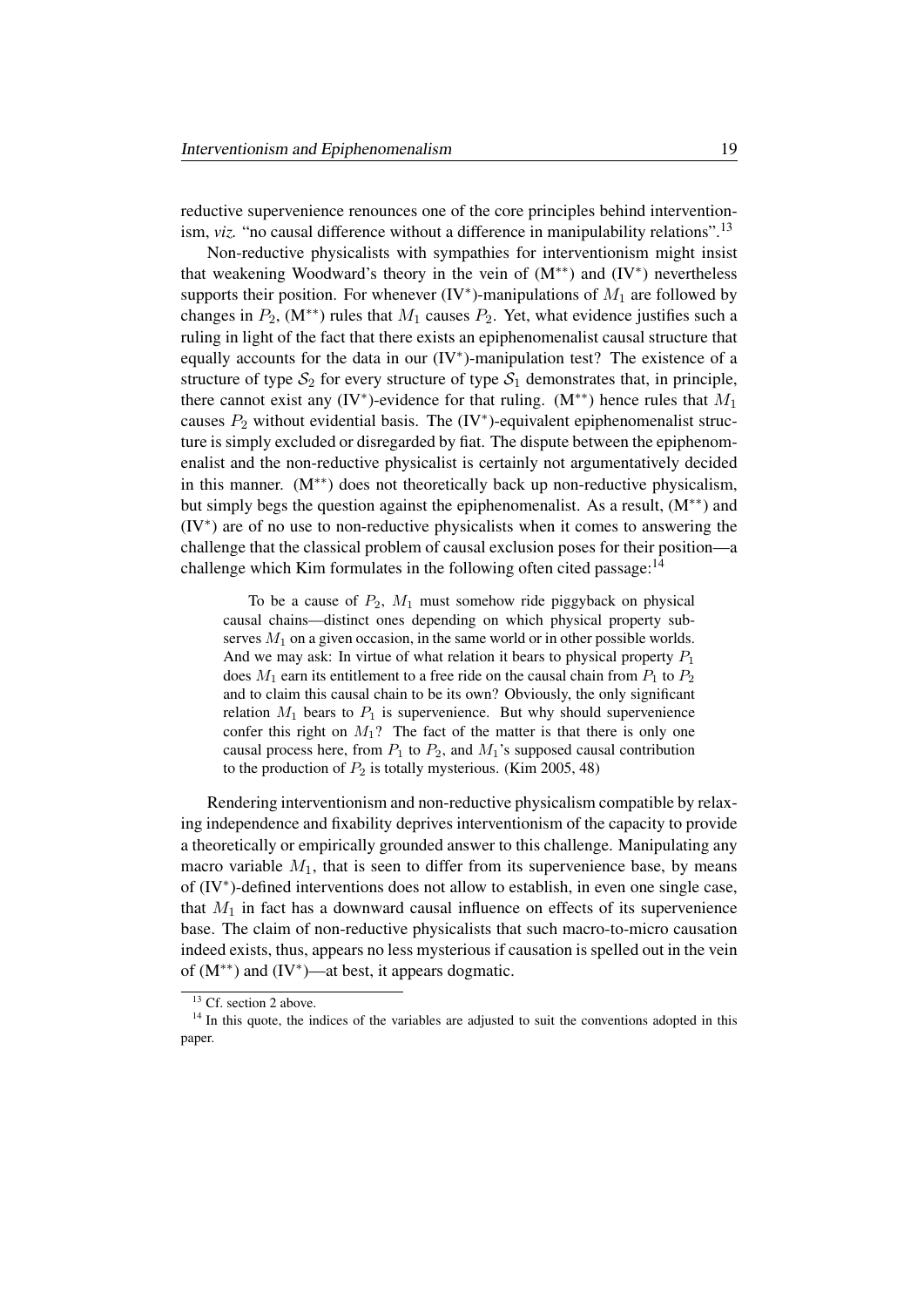### 6 Conclusion

To sum up: First, the version of definitional interventionism which is broadly taken to be the most plausible one, i.e. the one presented in (Woodward 2003), yields the master argument and, thus, universal macro-to-micro epiphenomenalism. It is incompatible with non-reductive physicalism. And second, even though the two modifications of Woodward's original theory discussed in sections 4 and 5 block the master argument and, hence, ensure the compatibility of interventionism and non-reductive physicalism, none of them suits the purposes of non-reductive physicalists. While non-definitional interventionism is inapplicable to supervening properties with respect to effects of their supervenience bases, relaxing the independence and fixability requirements of Woodward's original theory gives rise to uneliminable ambiguities in contexts of causal discovery, to the effect that every case of macro-to-micro causation might just as well be a case of mere micro-tomicro causation. When it comes to theoretically accounting for macro-to-micro causation and to testing the downward causal powers of non-reductively supervening properties a theoretical framework is called for that significantly differs from all the versions of interventionism discussed in this paper. All in all, therefore, the interventionist framework which has been gaining considerable popularity in recent years is far from reducing the challenge that the problem of causal exclusion creates for the position of non-reductive physicalists. Whoever wants to causally interpret the dependencies among supervening macro and subvening micro properties either has to renounce existent versions of interventionism or has to conceive of the relation between macro and micro variables in a way that allows for the identification of the former and the latter. As non-reductive physicalists reject the second path around the master argument, they are bound not to spell out causation in terms of the prevalent variants of interventionism—notwithstanding the remarkable attractivity those theories apparently have for many non-reductive physicalists. That, of course, does not mean that there might not exist an as yet unconceived of version of interventionism that both paves the way around exclusion arguments for non-reductive physicalists and provides a methodology to uncover macro-to-micro causation. Such an interventionist theory, however, is yet to be developed.

### References

- Baumgartner, M. 2009a. 'Interdefining Causation and Intervention.' *Dialectica* 63 175– 194.
- ——-. 2009b. 'Interventionist Causal Exclusion and Non-Reductive Physicalism.' *International Studies in the Philosophy of Science* 23 161–178.
- Bennett, K. 2004. 'Global Supervenience and Dependence.' *Philosophy and Phenomenological Research* 68 510–529.
- Bontly, T. D. 2002. 'The Supervenience Argument Generalizes.' *Philosophical Studies* 109 75–96.
- Kim, J. 1998. *Mind in a Physical World*. Cambridge: MIT Press.